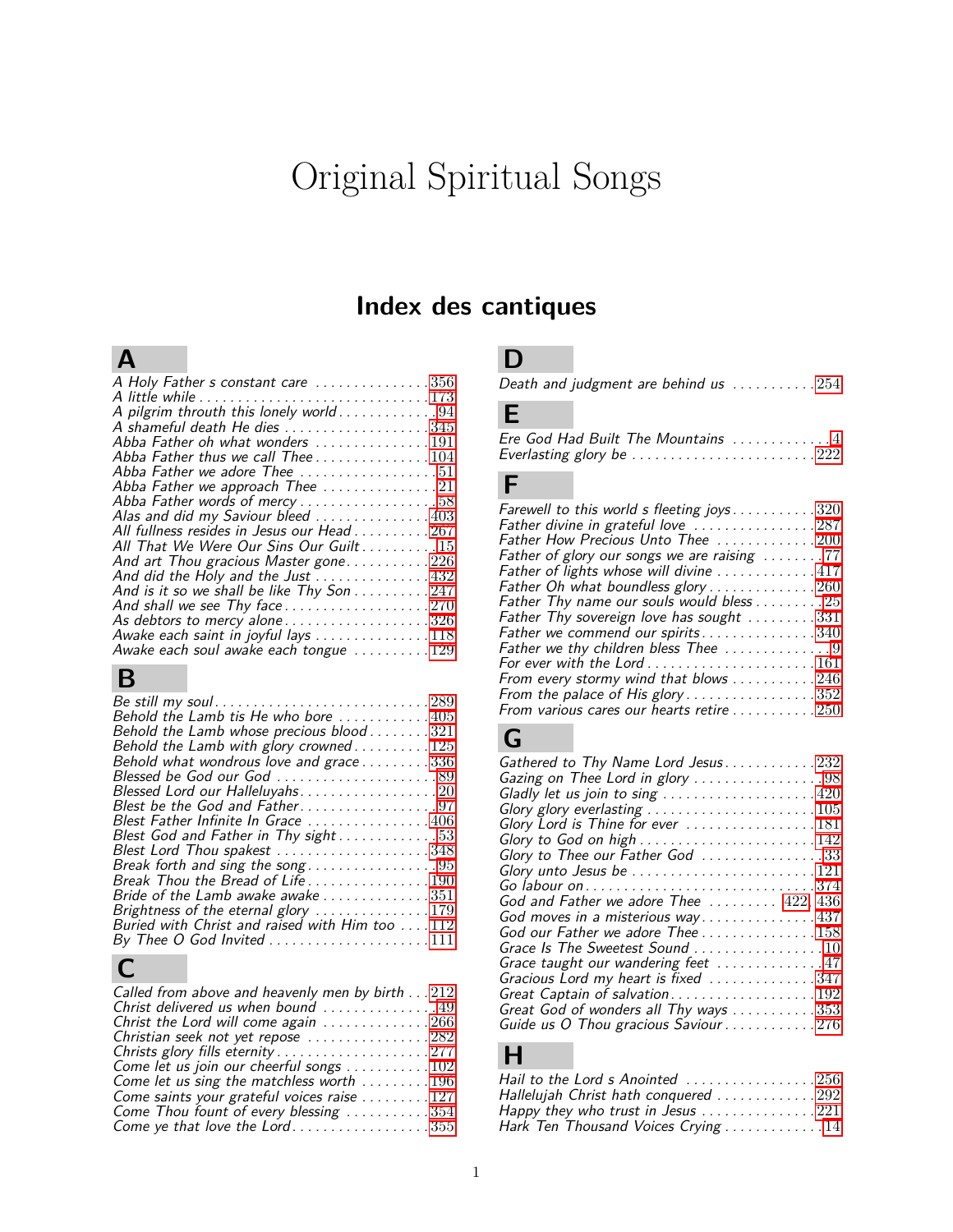| Have I an object Lord below 364                                     |
|---------------------------------------------------------------------|
| Head of the Church Thy body $\ldots \ldots \ldots \ldots 115$       |
| Head of the church triumphant $\ldots \ldots \ldots \ldots 165$     |
| Here around Thy table gathered148                                   |
| High in the Father s house above 48                                 |
| Himself He could not save $\ldots \ldots \ldots \ldots \ldots 257$  |
| His be the Victors name 24                                          |
| Holy Lord we think of Thee 268                                      |
| Holy Saviour we adore Thee $\ldots \ldots \ldots \ldots \ldots 295$ |
| How blessed is our portion $\ldots \ldots \ldots \ldots 214$        |
| How good is the God we adore23                                      |
|                                                                     |
| How pleasant is the sound of praise 317                             |
| How sweet the Name of Jesus sounds $\ldots \ldots \ldots 54$        |
| How wonderful that Thou the Son hast come 438                       |
| How wondrous the glories that meet  61                              |

#### **I**

| I heard the voice of Jesus say 366                                     |  |
|------------------------------------------------------------------------|--|
| I ve found a Friend oh such a Friend 313                               |  |
| In deep eternal counsel $\ldots \ldots \ldots \ldots \ldots 141$       |  |
| In hope we lift our wishful longing eyes 208                           |  |
| In the Lord we have Redemption  62                                     |  |
| It is not with uncertain step $\ldots \ldots \ldots \ldots \ldots 101$ |  |

# **J**

# **K**

| King of glory set on high $\ldots \ldots \ldots \ldots \ldots 143$        |  |
|---------------------------------------------------------------------------|--|
| King of kings and Lord of lords $\dots \dots \dots \dots \dots \dots 108$ |  |

# **L**

| Lord Jesus Christ our Saviour Thou $\ldots \ldots \ldots 251$                      |
|------------------------------------------------------------------------------------|
| Lord Jesus come324                                                                 |
| Lord Jesus gladly do our lips express 335                                          |
| Lord Jesus homeless Stranger452                                                    |
| Lord Jesus how our souls adore 83                                                  |
| Lord Jesus Lamb of God $\ldots \ldots \ldots \ldots \ldots \ldots 203$             |
| Lord Jesus we remember $\ldots \ldots \ldots \ldots \ldots \ldots 149$             |
|                                                                                    |
| Lord Jesus when we think of Thee 151                                               |
| Lord of glory we adore Thee $134, 135$                                             |
| Lord of the worlds above 346                                                       |
|                                                                                    |
| Lord Thou hast drawn us after Thee $\ldots \ldots \ldots 166$                      |
| Lord Thou hast sought $\ldots \ldots \ldots \ldots \ldots \ldots \ldots \ldots 66$ |
| Lord to our souls Thy light is ever pure 314                                       |
| Lord we are Thine $\ldots \ldots \ldots \ldots \ldots \ldots \ldots 52$            |
| Lord we can see by faith in Thee $\ldots \ldots \ldots \ldots 455$                 |
| Lord we love to trace Thy footprints 164                                           |
| Lord we rejoice that Thou art gone 216                                             |
| Lord we shall see Thee as Thou art $\dots \dots \dots 176$                         |
| Lord we treasure with affection46                                                  |
| Lord what is man Tis He who died $\ldots \ldots \ldots 219$                        |
| Lord while we wait the moment 78                                                   |
| Love divine all praise excelling 296                                               |

# **M**

| Maker of earth and heaven 44                                       |
|--------------------------------------------------------------------|
| Man of Sorrows what a name199                                      |
| Many Sons To Glory Bringing16                                      |
| May the grace of Christ our Saviour 17                             |
| May the mind of Christ my Saviour 74                               |
| May the Saviour s love and merit $\ldots \ldots \ldots \ldots 240$ |
| My soul repeat His praise 349                                      |

#### **N**

| No act of power could ever atone359                                                   |
|---------------------------------------------------------------------------------------|
| No separation $\ldots \ldots \ldots \ldots \ldots \ldots \ldots \ldots \ldots \ldots$ |
| Not all the blood of beasts 43                                                        |
| Not I but Christ be honoured loved exalted $\dots$ 344                                |
| Not to ourselves we owe 117                                                           |
| Now in a song of grateful praise $\ldots \ldots \ldots \ldots 100$                    |
| Now let our hearts unite $\ldots \ldots \ldots \ldots \ldots \ldots 389$              |
| Now may the God of peace and love $\ldots \ldots \ldots 207$                          |
| $\bf{O}$                                                                              |
|                                                                                       |

| O blessed Lord what hast Thou done 302<br>O blessed Saviour is Thy love 88<br>O blessed Saviour Son of God 29 |
|---------------------------------------------------------------------------------------------------------------|
| O Christ what burdens bowed Thy head $\ldots \ldots 138$                                                      |
| O come Thou stricken Lamb of God 294                                                                          |
| O God of grace our Father 337                                                                                 |
| O God of grace whose saving power $\dots \dots \dots 159$                                                     |
| O God of love how measureless 358                                                                             |
| O God of matchless grace 189                                                                                  |
| O God our hearts are lifted 342                                                                               |
| O God Thou hast engaged our hearts $\ldots \ldots \ldots 59$                                                  |
| O God Thou now hast glorified 110                                                                             |
| O God through Christ we sing 271                                                                              |
| O God we see Thee in the Lamb 3                                                                               |
| O God what cords of love are Thine 197                                                                        |
| O God whose wondrous name is Love 223                                                                         |
| O gracious Father God of love 236                                                                             |
| O gracious God Thy pleasure 341                                                                               |
| O gracious Shepherd bind us 463                                                                               |
| O happy morn the Lord will come $\ldots \ldots \ldots 229$                                                    |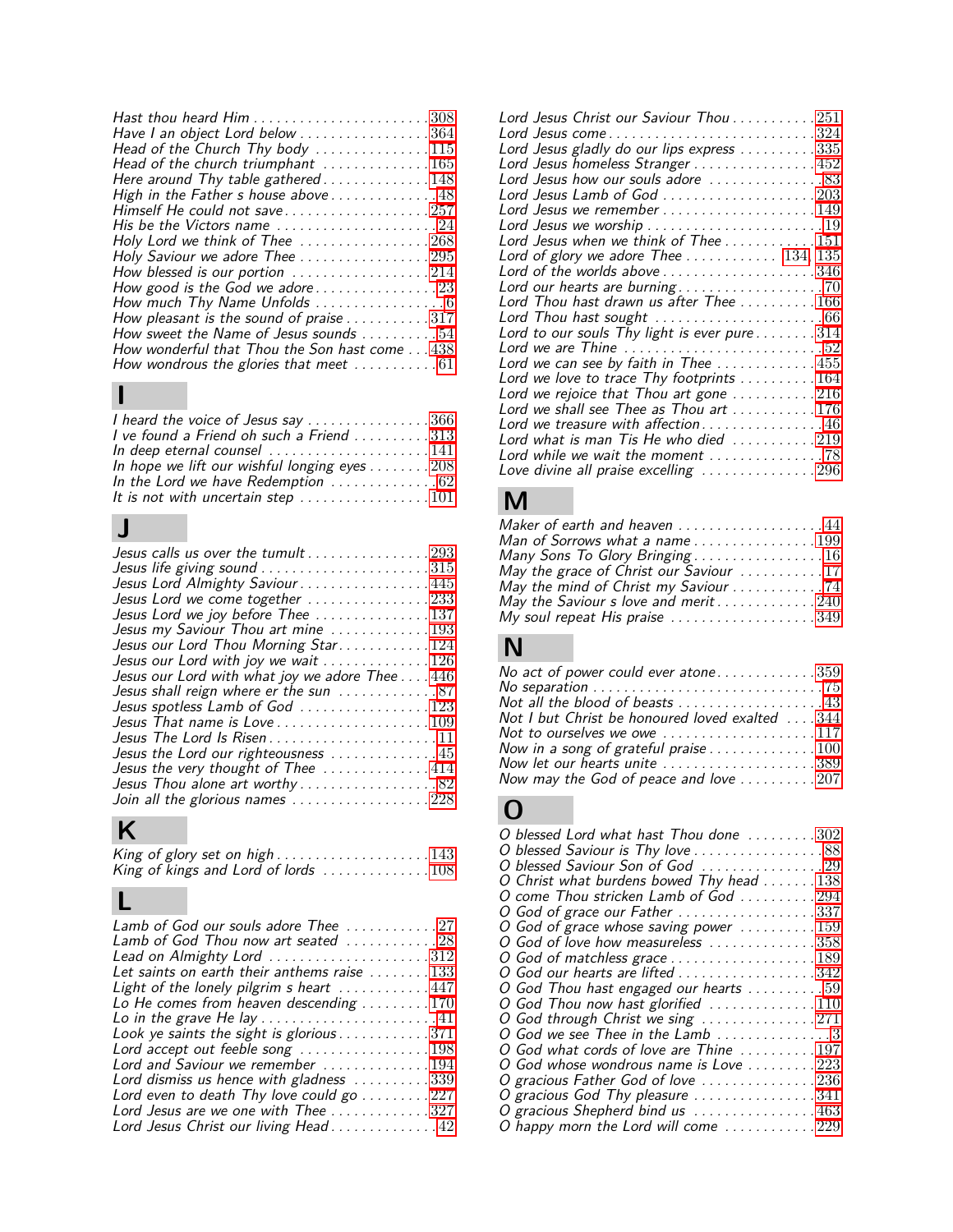| O Head once full of bruises 119                                                                                                                  |  |
|--------------------------------------------------------------------------------------------------------------------------------------------------|--|
| O Jesus Christ the Saviour 211                                                                                                                   |  |
|                                                                                                                                                  |  |
| O Jesus Lord tis joy to know<br>O-Jesus-Lord-we-love-Thee 328                                                                                    |  |
|                                                                                                                                                  |  |
| O Jesus Thou hast promised258                                                                                                                    |  |
|                                                                                                                                                  |  |
| O Lord a few of Thine22                                                                                                                          |  |
| O Lord how blest 182                                                                                                                             |  |
| O Lord how blest our journey $\ldots \ldots \ldots \ldots \ldots 56$                                                                             |  |
| O Lord how does Thy mercy throw $\ldots \ldots \ldots 273$                                                                                       |  |
|                                                                                                                                                  |  |
|                                                                                                                                                  |  |
| O Lord the bright and blessed hope $\ldots \ldots \ldots 122$                                                                                    |  |
| O Lord Thou now art seated86                                                                                                                     |  |
| O Lord Thy Glory We Behold 81                                                                                                                    |  |
| O Lord Thy love's unbounded<br>O Lord Thy loves unbounded343                                                                                     |  |
|                                                                                                                                                  |  |
| O Lord Thy rich Thy boundless love $\ldots \ldots \ldots 274$                                                                                    |  |
|                                                                                                                                                  |  |
|                                                                                                                                                  |  |
| O Lord we know it matters nought $\ldots \ldots \ldots 206$                                                                                      |  |
| O Lord we would delight in Thee 243                                                                                                              |  |
| O Lord when we the path retrace230                                                                                                               |  |
| O patient spotless one $\ldots \ldots \ldots \ldots \ldots \ldots 174$                                                                           |  |
| O Render thanks to God above 116<br>O Saviour whom absent we love291                                                                             |  |
| O teach us Lord Thy searchless love to know 350                                                                                                  |  |
| O teach us more of Thy blest ways $\ldots \ldots \ldots 172$                                                                                     |  |
| O Thou great All gracious Shepherd $\ldots \ldots \ldots 40$                                                                                     |  |
| O Thou Who didst Thy glory leave $\ldots \ldots \ldots 120$                                                                                      |  |
| O Thou whose mercies far exceed 288                                                                                                              |  |
| Of all the gifts Thy love bestows $\dots\dots\dots\dots\dots$                                                                                    |  |
| Of his Fathers throne is seated 39                                                                                                               |  |
| Oh bright and blessed hope160                                                                                                                    |  |
|                                                                                                                                                  |  |
|                                                                                                                                                  |  |
|                                                                                                                                                  |  |
|                                                                                                                                                  |  |
| Oh scenes of heavenly joy $\ldots \ldots \ldots \ldots \ldots 225$                                                                               |  |
| Oh solemn hour that hour alone215                                                                                                                |  |
| Oh that we never might forget $\ldots \ldots \ldots \ldots 224$                                                                                  |  |
| Oh the wondrous joy of dwelling $\ldots \ldots \ldots \ldots 92$                                                                                 |  |
|                                                                                                                                                  |  |
|                                                                                                                                                  |  |
| Oh wondrous hour when Saviour Thou $\ldots \ldots 32$                                                                                            |  |
| On Christ salvation rests secure 99                                                                                                              |  |
| On earth the song begins $\ldots \ldots \ldots \ldots \ldots \ldots 80$                                                                          |  |
| On our way rejoicing $\ldots \ldots \ldots \ldots \ldots \ldots \ldots \ldots$ 73                                                                |  |
| On that same night Lord Jesus245                                                                                                                 |  |
| On the Lamb our souls are resting $\ldots \ldots \ldots 57$                                                                                      |  |
| Once more around Thy table Lord 471                                                                                                              |  |
| One spirit with the Lord $\ldots \ldots \ldots \ldots \ldots \ldots 210$<br>Our Father we would worship $\ldots \ldots \ldots \ldots \ldots 154$ |  |
| Our God and Father unto Thee 305                                                                                                                 |  |
| Our God and Father we draw near to Thee. $50\,$                                                                                                  |  |
| Our God and our Father 495                                                                                                                       |  |
|                                                                                                                                                  |  |
|                                                                                                                                                  |  |
| Our hearts are full of Christ and long 220                                                                                                       |  |
| Our rest is in heaven $\ldots \ldots \ldots \ldots \ldots \ldots \ldots 301$                                                                     |  |
| Our Shepherd is the Lord 238                                                                                                                     |  |
| Our sins were borne by Jesus $\ldots \ldots \ldots \ldots \ldots 319$                                                                            |  |
| Our sins were laid on the Saviours head $\ldots \ldots 213$                                                                                      |  |
| Our thanks to God most high60<br>Our times are in Thy hand $\ldots \ldots \ldots \ldots \ldots 209$                                              |  |

# **P**

| Paschal Lamb by God appointed 18                                 |
|------------------------------------------------------------------|
| Poor and feeble though we be 307                                 |
| Praise the Saviour ye who know Him 476                           |
| Praise we to the Father give 131                                 |
| Praise ye the Lord again again $\ldots \ldots \ldots \ldots 156$ |
| Precious precious blood of Jesus 369                             |

# **R**

| Rejoice ye saints rejoice and praise237                            |  |
|--------------------------------------------------------------------|--|
| Rest my soul the work is done 411                                  |  |
|                                                                    |  |
| Revive Thy work O Lord $\ldots \ldots \ldots \ldots \ldots 272$    |  |
| Rise my soul behold tis Jesus 35                                   |  |
|                                                                    |  |
| Risen Christ our souls adore Thee 477                              |  |
| Rock of ages cleft for me $\ldots \ldots \ldots \ldots \ldots 412$ |  |

# **S**

| Salvation oh the joyful sound $\ldots \ldots \ldots \ldots 144$            |
|----------------------------------------------------------------------------|
| Salvation s Captain $\ldots \ldots \ldots \ldots \ldots \ldots \ldots 239$ |
|                                                                            |
| Saviour before Thy face we fall 309                                        |
| Saviour come Thy saints are waiting 183                                    |
| Saviour in love divine145                                                  |
|                                                                            |
| Saviour through the desert lead us 241                                     |
| Saviour unto Thee assembling 36                                            |
| Saviour we long to follow Thee 278                                         |
| See mercy mercy from on high 128                                           |
| Since Christ and we are one $\ldots \ldots \ldots \ldots \ldots 253$       |
| Sing aloud to God our strength 242                                         |
| Sing Without Ceasing Sing 12                                               |
| Soldiers of Christ arise and put your armour                               |
|                                                                            |
| Son of God in heaven we view Thee $\ldots \ldots \ldots 310$               |
|                                                                            |
| Soon the saints in glory singing $\ldots \ldots \ldots \ldots 304$         |
| Soon will the Master come soon pass away218                                |
| Sower divine send forth Thy word 186                                       |
| Stricken smitten and afflicted 286                                         |
|                                                                            |
| Sweet the moments rich in blessing 252                                     |

## **T**

| That bright and blessed morn is near244                                          |
|----------------------------------------------------------------------------------|
| That pathway O let it be treasured $\ldots \ldots \ldots 90$                     |
| The atoning work is done $\ldots \ldots \ldots \ldots \ldots 37$                 |
| The Head that once was crownd with thorns285                                     |
| The holiest we enter $\ldots \ldots \ldots \ldots \ldots \ldots 114$             |
| The Holy One who knew no $sin$ 261                                               |
| The Lord Himself shal come 323                                                   |
| The Lord of life is risen $\ldots \ldots \ldots \ldots \ldots \ldots 163$        |
| The Lords my Shepherd III not want 299                                           |
| The manner of Thy mighty love 93                                                 |
| The night is far spent and the day is at hand $\dots 168$                        |
| The night is now far spent $\ldots \ldots \ldots \ldots \ldots 263$              |
| The person of the Christ 132                                                     |
| The Prince of life $\ldots \ldots \ldots \ldots \ldots \ldots \ldots \ldots 255$ |
| The Saviour lives no more to die 96                                              |
|                                                                                  |
| Thee we praise our God and Father 311                                            |
| There is a Name we love to hear 184                                              |
| There is a stream of precious blood $\ldots \ldots \ldots 322$                   |
| There is rest for the weary soul 169                                             |
| Thine is the love that draws us together $\dots \dots 26$                        |
|                                                                                  |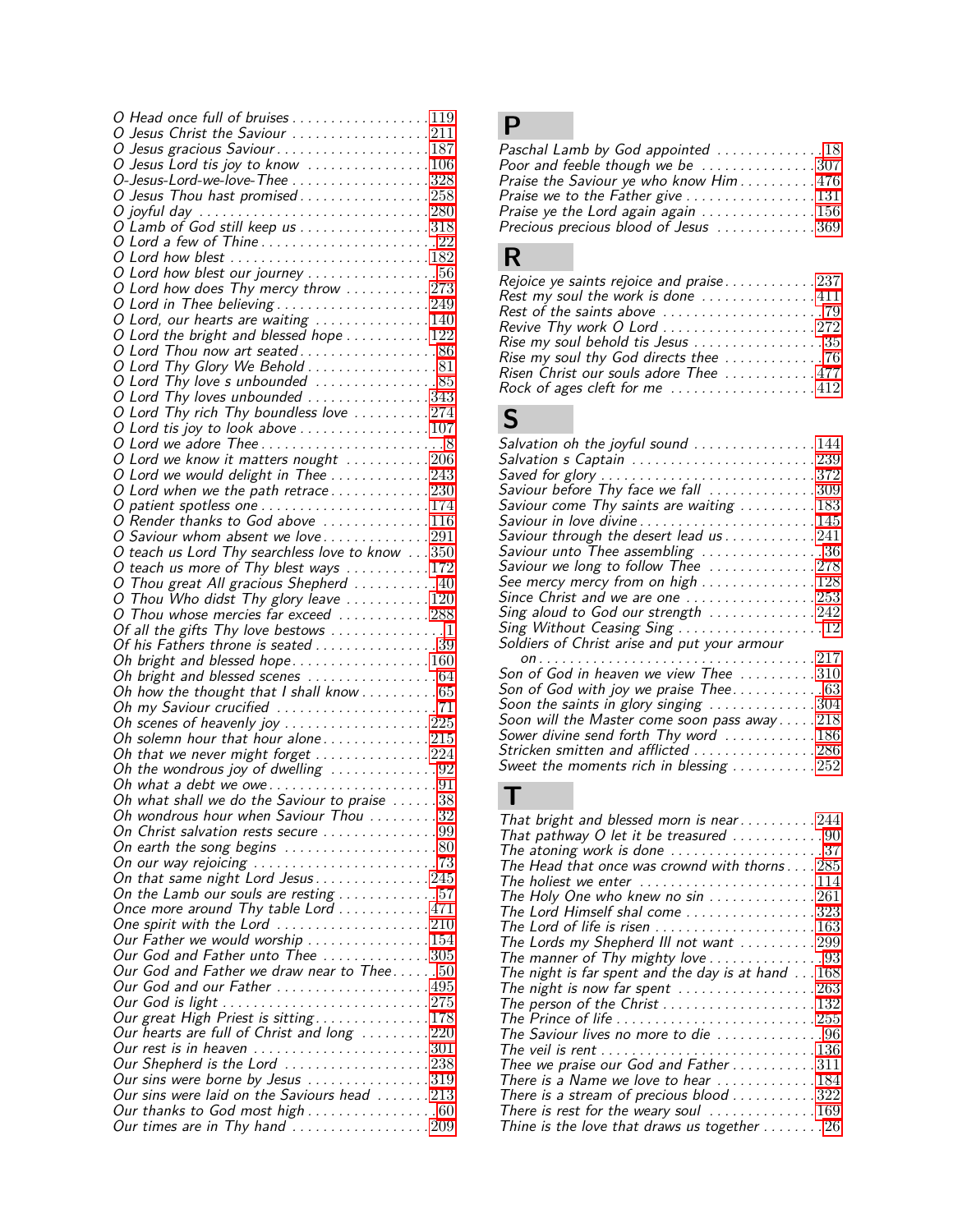| This world is a wilderness $\ldots \ldots \ldots \ldots \ldots 139$           |  |
|-------------------------------------------------------------------------------|--|
| Thou art the everlasting Word $\ldots \ldots \ldots \ldots 150$               |  |
| Thou art the First Lord Jesus 485                                             |  |
| Thou brightness of God's glory157                                             |  |
| Thou God of grace our Father $\ldots \ldots \ldots \ldots 205$                |  |
| Thou hast stood here Lord Jesus 357                                           |  |
| Thou hidden Source of calm repose 284                                         |  |
| Thou holy One and true $\ldots \ldots \ldots \ldots \ldots 201$               |  |
| Thou Lamb of God $\ldots \ldots \ldots \ldots \ldots \ldots \ldots \ldots 69$ |  |
| Thou Lord Thyself the Bright the Morning                                      |  |
|                                                                               |  |
| Thou Thou art worthy Lord 248                                                 |  |
| Though deep O Lord our sorrow338                                              |  |
| Though in a foreign land $\ldots \ldots \ldots \ldots \ldots \ldots 177$      |  |
| Though troubles assail and dangers affright $\dots$ 425                       |  |
| Through the love of God our Saviour 334                                       |  |
| Through waves through clouds and storms $\dots \dots 55$                      |  |
| Thy Grace O Lord $\ldots \ldots \ldots \ldots \ldots \ldots \ldots \ldots$    |  |
| Thy love we own Lord Jesus 167                                                |  |
| Thy name we bless Lord Jesus $\ldots \ldots \ldots \ldots \ldots 68$          |  |
| Thy name we love Lord Jesus 152                                               |  |
| Thy suffering love Lord Jesus $\ldots \ldots \ldots \ldots 171$               |  |
| Tis sweet to think of those at rest $\ldots \ldots \ldots 204$                |  |
| To Him that loved us gave Himself $\,\ldots\ldots\ldots\ldots\,147$           |  |
| To Him Who gave Himself $\ldots \ldots \ldots \ldots \ldots 31$               |  |
| To Thee our God with joy we sing $\ldots \ldots \ldots 231$                   |  |
| To Thy name Lord Jesus gathered $\ldots \ldots \ldots 298$                    |  |
| To wait for that appointed day $\ldots \ldots \ldots \ldots 430$              |  |
| Twas not for our great love to Thee $\ldots \ldots \ldots 113$                |  |
| Twas on that night of deepest woe $\ldots \ldots \ldots 188$                  |  |
|                                                                               |  |
|                                                                               |  |

## **U**

| Unto Him Who Loves Us $\ldots \ldots \ldots \ldots \ldots 5$ |  |  |  |
|--------------------------------------------------------------|--|--|--|
| W                                                            |  |  |  |
| We adore Thee evermore34                                     |  |  |  |

We are but strangers here  $\ldots \ldots \ldots \ldots \ldots 180$  $\ldots \ldots \ldots \ldots \ldots 180$ 

| We are by Christ redeemed $\ldots \ldots \ldots \ldots \ldots 316$<br>We are not of the world234<br>We bless our Saviour's name $\ldots \ldots \ldots \ldots 146$<br>We bless Thee God and Father67 |
|-----------------------------------------------------------------------------------------------------------------------------------------------------------------------------------------------------|
| We have a home above $\ldots \ldots \ldots \ldots \ldots \ldots 185$<br>We hear the words of love84                                                                                                 |
| We II praise Thee glorious Lord $\ldots \ldots \ldots \ldots 235$                                                                                                                                   |
| We II sing of the Shepherd that died $\ldots \ldots \ldots 103$                                                                                                                                     |
| We love to sing Thy praises $\ldots \ldots \ldots \ldots \ldots 269$                                                                                                                                |
| We praise Thee for Thy Spirit Lord $\ldots \ldots \ldots 30$                                                                                                                                        |
| We Praise Thee Lord $\ldots \ldots \ldots \ldots \ldots \ldots 431$                                                                                                                                 |
| We praise Thee our Father and God $\,\ldots\ldots\ldots\,491$                                                                                                                                       |
| We re pilgrims in the wilderness 434                                                                                                                                                                |
| We rest on Thee332                                                                                                                                                                                  |
| We sing of the realms of the blest $\ldots \ldots \ldots 433$                                                                                                                                       |
| We sing the praise of Him who died. $\ldots \ldots \ldots 175$                                                                                                                                      |
| We thank Thee Lord for weary days329<br>We wait for Thee O Son of God325                                                                                                                            |
| We worship at Thy holy feet407                                                                                                                                                                      |
| Well may we sing $\ldots \ldots \ldots \ldots \ldots \ldots \ldots \ldots \ldots$                                                                                                                   |
| What a Friend we have in Jesus 306                                                                                                                                                                  |
| What cheering words are these $\ldots \ldots \ldots \ldots 497$                                                                                                                                     |
| What rich eternal burst of praise $\ldots \ldots \ldots \ldots 162$                                                                                                                                 |
| What was it blessed God $\ldots \ldots \ldots \ldots \ldots \ldots 155$                                                                                                                             |
| What will it be to dwell above $\ldots \ldots \ldots \ldots 202$                                                                                                                                    |
| When all Thy mercies $O$ my God $\ldots \ldots \ldots \ldots 297$                                                                                                                                   |
| When I survey the wondrous cross $\ldots \ldots \ldots 283$                                                                                                                                         |
| When Israel by divine command $\ldots \ldots \ldots \ldots 303$<br>Whom have we Lord but Thee $\ldots \ldots \ldots \ldots 153$                                                                     |
| Why those fears $\ldots \ldots \ldots \ldots \ldots \ldots \ldots \ldots 290$                                                                                                                       |
| With Christ our theme begins130                                                                                                                                                                     |
| With joy we meditate the grace $\ldots \ldots \ldots \ldots 281$                                                                                                                                    |
| Worship and Thanks and Blessing 13                                                                                                                                                                  |
| Worthy of homage and of praise195                                                                                                                                                                   |

Ye servants of God your Master proclaim ......[300](#page-15-25)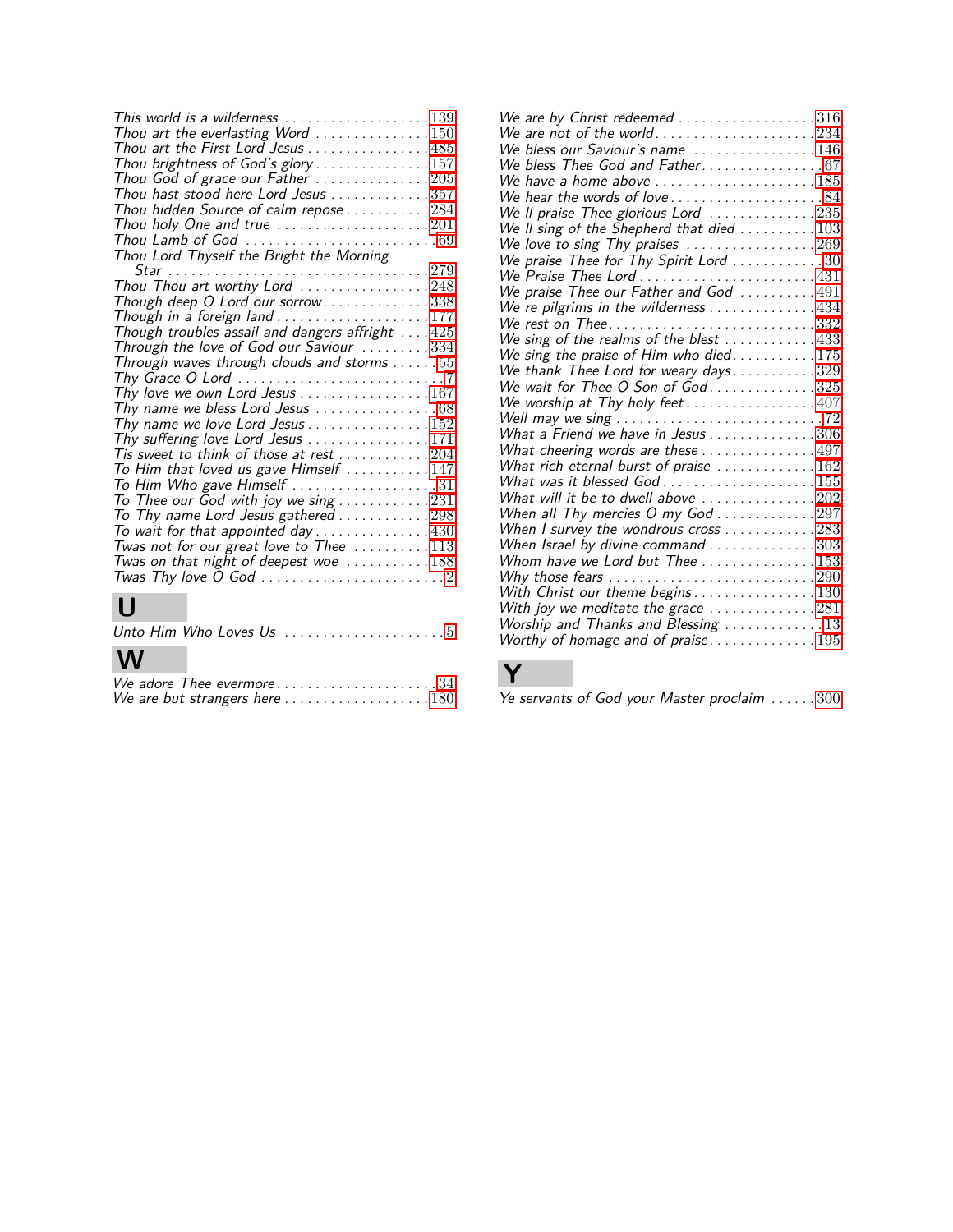<span id="page-4-24"></span><span id="page-4-23"></span><span id="page-4-18"></span><span id="page-4-15"></span><span id="page-4-3"></span>

| 1              | Of all the gifts Thy love<br>bestows      | 14 |
|----------------|-------------------------------------------|----|
| $\overline{2}$ | Twas Thy love O God                       | 15 |
| $\mathbf{3}$   | O God we see Thee in the<br>Lamb          | 16 |
| 4              | Ere God Had Built The<br>Mountains        | 17 |
| 5              | Unto Him Who Loves Us                     | 18 |
| 6              | How much Thy Name Unfolds                 | 19 |
| $\overline{7}$ | Thy Grace O Lord                          | 20 |
| 8              | O Lord we adore Thee                      | 21 |
| 9              | Father we thy children bless<br>Thee      | 22 |
| <b>10</b>      | Grace Is The Sweetest Sound               | 23 |
| 11             | Jesus The Lord Is Risen                   | 24 |
| 12             | Sing Without Ceasing Sing                 | 25 |
| 13             | Worship and Thanks and<br><b>Blessing</b> | 26 |

<span id="page-4-7"></span>

| 14 |           | <b>Hark Ten Thousand Voices</b> |  |
|----|-----------|---------------------------------|--|
|    | $C$ rying |                                 |  |

- <span id="page-4-1"></span>**15** All That We Were Our Sins Our Guilt
- <span id="page-4-13"></span>**16** Many Sons To Glory Bringing
- <span id="page-4-14"></span>**17** May the grace of Christ our Saviour
- <span id="page-4-19"></span>**18** Paschal Lamb by God appointed
- <span id="page-4-12"></span><span id="page-4-10"></span>Lord Jesus we worship
- <span id="page-4-22"></span><span id="page-4-2"></span>**20** Blessed Lord our Halleluyahs
- <span id="page-4-17"></span><span id="page-4-0"></span>**21** Abba Father we approach Thee
- <span id="page-4-16"></span><span id="page-4-5"></span>**22** O Lord a few of Thine
- <span id="page-4-9"></span><span id="page-4-6"></span>**23** How good is the God we adore
- <span id="page-4-11"></span><span id="page-4-8"></span>**24** His be the Victors name
- <span id="page-4-20"></span><span id="page-4-4"></span>**25** Father Thy name our souls would bless
- <span id="page-4-25"></span><span id="page-4-21"></span>Thine is the love that draws us together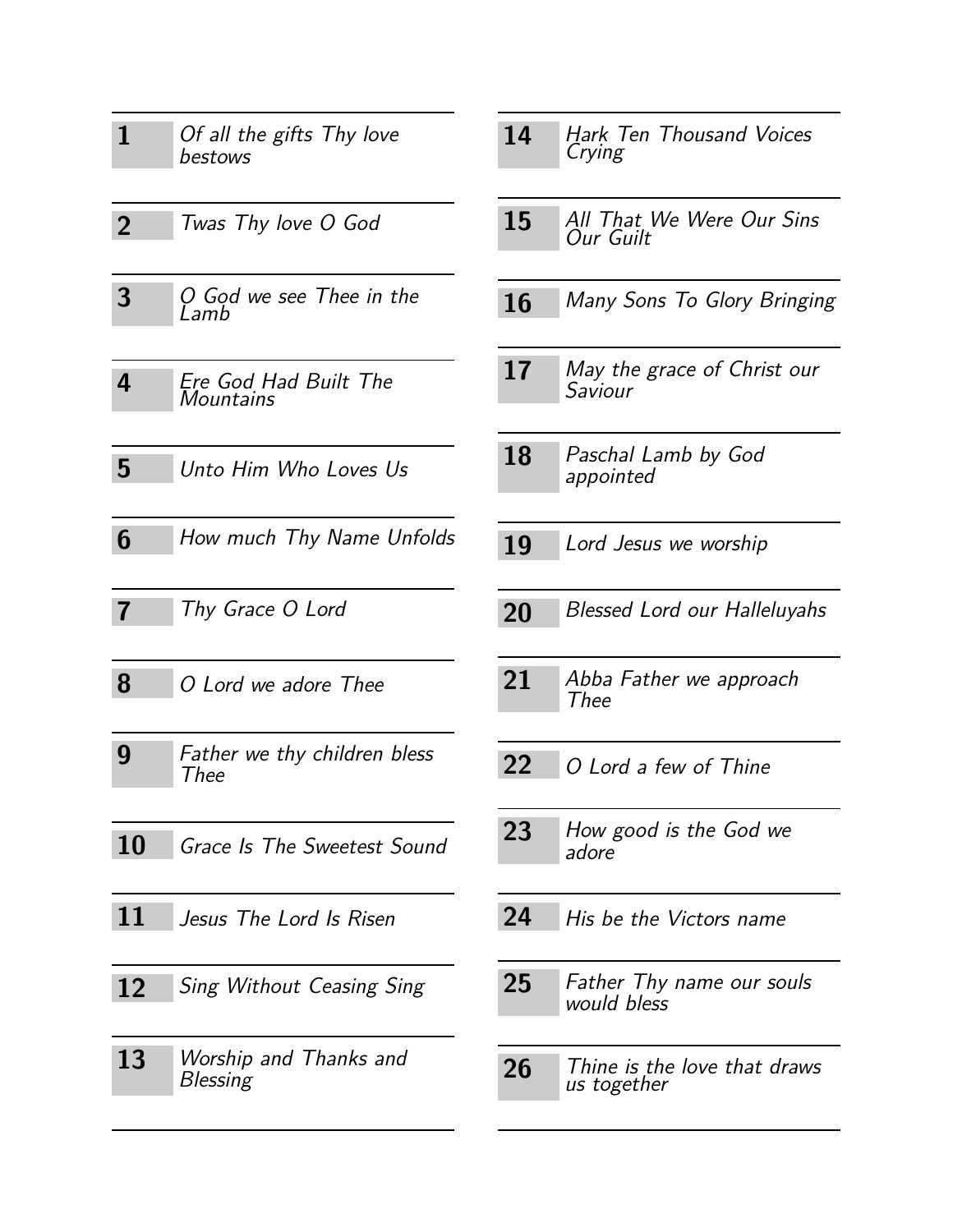<span id="page-5-25"></span><span id="page-5-24"></span><span id="page-5-23"></span><span id="page-5-22"></span><span id="page-5-21"></span><span id="page-5-20"></span><span id="page-5-18"></span><span id="page-5-17"></span><span id="page-5-16"></span><span id="page-5-14"></span><span id="page-5-7"></span><span id="page-5-6"></span><span id="page-5-2"></span>

| 27        | Lamb of God our souls adore<br>Thee          |
|-----------|----------------------------------------------|
| 28        | Lamb of God Thou now art<br>seated           |
| 29        | O blessed Saviour Son of God                 |
| 30        | We praise Thee for Thy Spirit<br>Lord        |
| 31        | To Him Who gave Himself                      |
| 32        | Oh wondrous hour when<br>Saviour Thou        |
| 33        | Glory to Thee our Father God                 |
| 34        | We adore Thee evermore                       |
| 35        | Rise my soul behold tis Jesus                |
| 36        | Saviour unto Thee assembling                 |
| 37        | The atoning work is done                     |
| 38        | Oh what shall we do the<br>Saviour to praise |
| <b>39</b> | Of his Fathers throne is<br>seated           |

<span id="page-5-19"></span><span id="page-5-15"></span><span id="page-5-13"></span><span id="page-5-12"></span><span id="page-5-11"></span><span id="page-5-10"></span><span id="page-5-9"></span><span id="page-5-8"></span><span id="page-5-5"></span><span id="page-5-4"></span><span id="page-5-3"></span><span id="page-5-1"></span><span id="page-5-0"></span>

| 40 | O Thou great All gracious<br>Shepherd      |
|----|--------------------------------------------|
| 41 | Lo in the grave He lay                     |
| 42 | Lord Jesus Christ our living<br>Head       |
| 43 | Not all the blood of beasts                |
| 44 | Maker of earth and heaven                  |
| 45 | Jesus the Lord our<br>righteousness        |
| 46 | Lord we treasure with<br>affection         |
| 47 | Grace taught our wandering<br>feet         |
| 48 | High in the Father s house<br>above        |
| 49 | Christ delivered us when<br>bound          |
| 50 | Our God and Father we draw<br>near to Thee |
| 51 | Abba Father we adore Thee                  |
| 52 | Lord we are Thine                          |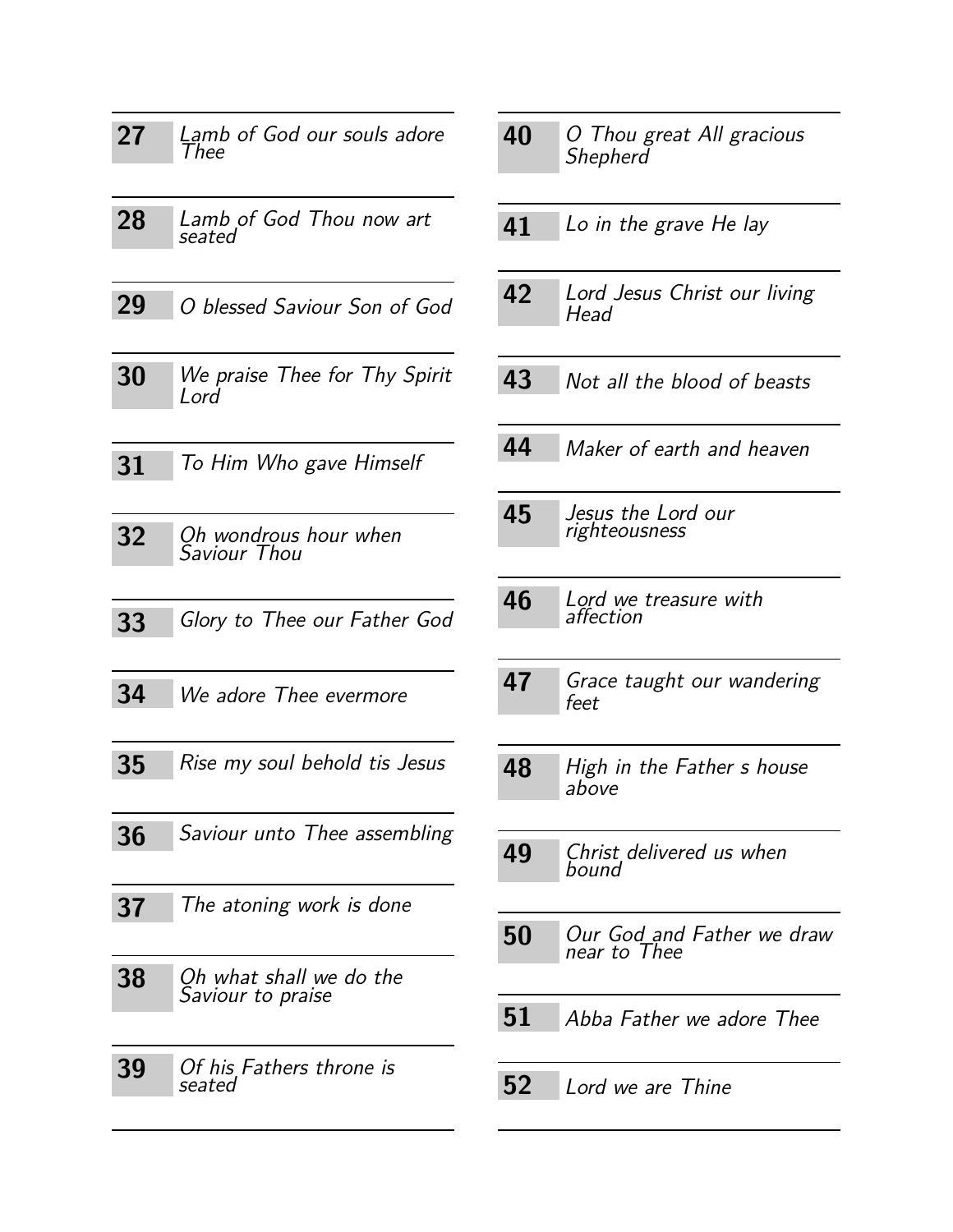<span id="page-6-21"></span><span id="page-6-19"></span><span id="page-6-17"></span><span id="page-6-16"></span><span id="page-6-12"></span><span id="page-6-11"></span><span id="page-6-10"></span><span id="page-6-5"></span><span id="page-6-4"></span><span id="page-6-3"></span><span id="page-6-1"></span><span id="page-6-0"></span>

| 53 | Blest God and Father in Thy<br>sight       |
|----|--------------------------------------------|
| 54 | How sweet the Name of Jesus<br>sounds      |
| 55 | Through waves through<br>clouds and storms |
| 56 | O Lord how blest our journey               |
| 57 | On the Lamb our souls are<br>resting       |
| 58 | Abba Father words of mercy                 |
| 59 | O God Thou hast engaged<br>our hearts      |
| 60 | Our thanks to God most high                |
| 61 | How wondrous the glories<br>that meet      |
| 62 | In the Lord we have<br>Redemption          |
| 63 | Son of God with joy we praise<br>Thee      |
| 64 | Oh bright and blessed scenes               |

<span id="page-6-24"></span><span id="page-6-23"></span><span id="page-6-22"></span><span id="page-6-20"></span><span id="page-6-18"></span><span id="page-6-15"></span><span id="page-6-14"></span><span id="page-6-13"></span><span id="page-6-9"></span><span id="page-6-8"></span><span id="page-6-7"></span><span id="page-6-6"></span><span id="page-6-2"></span>

| 65 | Oh how the thought that I<br>shall know            |
|----|----------------------------------------------------|
| 66 | Lord Thou hast sought                              |
| 67 | We bless Thee God and<br>Father                    |
| 68 | Thy name we bless Lord Jesus                       |
| 69 | Thou Lamb of God                                   |
| 70 | Lord our hearts are burning                        |
| 71 | Oh my Saviour crucified                            |
| 72 | Well may we sing                                   |
| 73 | On our way rejoicing                               |
| 74 | May the mind of Christ my<br>Saviour               |
| 75 | No separation                                      |
| 76 | Rise my soul thy God directs<br>thee               |
| 77 | <i>Father of glory our songs we</i><br>are raising |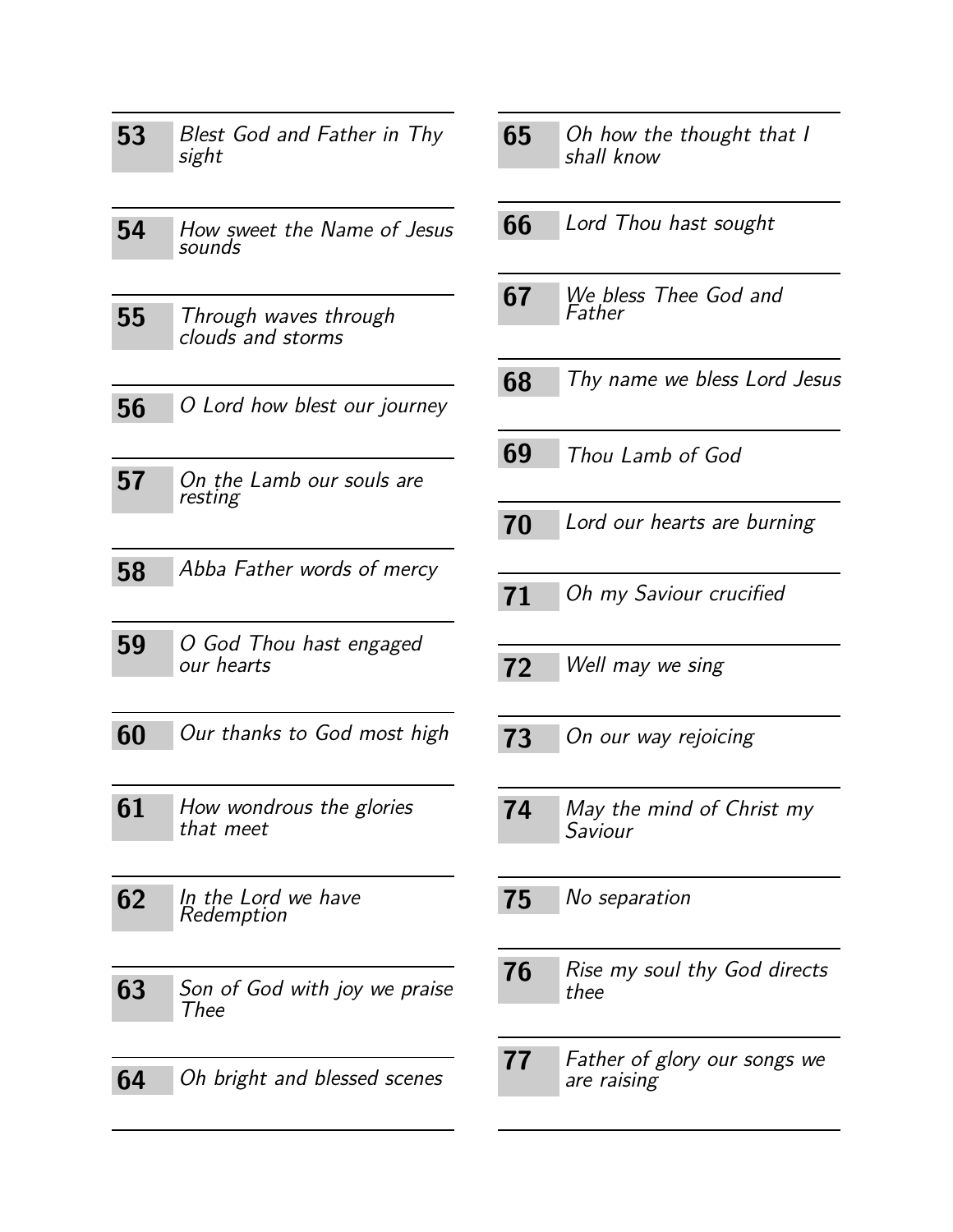<span id="page-7-24"></span><span id="page-7-21"></span><span id="page-7-20"></span><span id="page-7-19"></span><span id="page-7-17"></span><span id="page-7-15"></span><span id="page-7-14"></span><span id="page-7-13"></span><span id="page-7-12"></span><span id="page-7-10"></span><span id="page-7-9"></span><span id="page-7-8"></span><span id="page-7-7"></span><span id="page-7-1"></span>

| 78 | Lord while we wait the<br>moment      |
|----|---------------------------------------|
| 79 | Rest of the saints above              |
| 80 | On earth the song begins              |
| 81 | O Lord Thy Glory We Behold            |
| 82 | Jesus Thou alone art worthy           |
| 83 | Lord Jesus how our souls<br>adore     |
| 84 | We hear the words of love             |
| 85 | O Lord Thy love s unbounded           |
| 86 | O Lord Thou now art seated            |
| 87 | Jesus shall reign where er the<br>sun |
| 88 | O blessed Saviour is Thy love         |
| 89 | Blessed be God our God                |
| 90 | That pathway O let it be<br>treasured |
| 91 | Oh what a debt we owe                 |

<span id="page-7-25"></span><span id="page-7-23"></span><span id="page-7-22"></span><span id="page-7-18"></span><span id="page-7-16"></span><span id="page-7-11"></span><span id="page-7-6"></span><span id="page-7-5"></span><span id="page-7-4"></span><span id="page-7-3"></span><span id="page-7-2"></span><span id="page-7-0"></span>

| 92         | Oh the wondrous joy of<br>dwelling      |
|------------|-----------------------------------------|
| 93         | The manner of Thy mighty<br>love        |
| 94         | A pilgrim throuth this lonely<br>world  |
| 95         | Break forth and sing the song           |
| 96         | The Saviour lives no more to<br>die     |
| 97         | Blest be the God and Father             |
| 98         | Gazing on Thee Lord in glory            |
| 99         | On Christ salvation rests<br>šecure     |
| 100        | Now in a song of grateful<br>praise     |
| <b>101</b> | It is not with uncertain step           |
| 102        | Come let us join our cheerful<br>songs  |
| <b>103</b> | We II sing of the Shepherd<br>that died |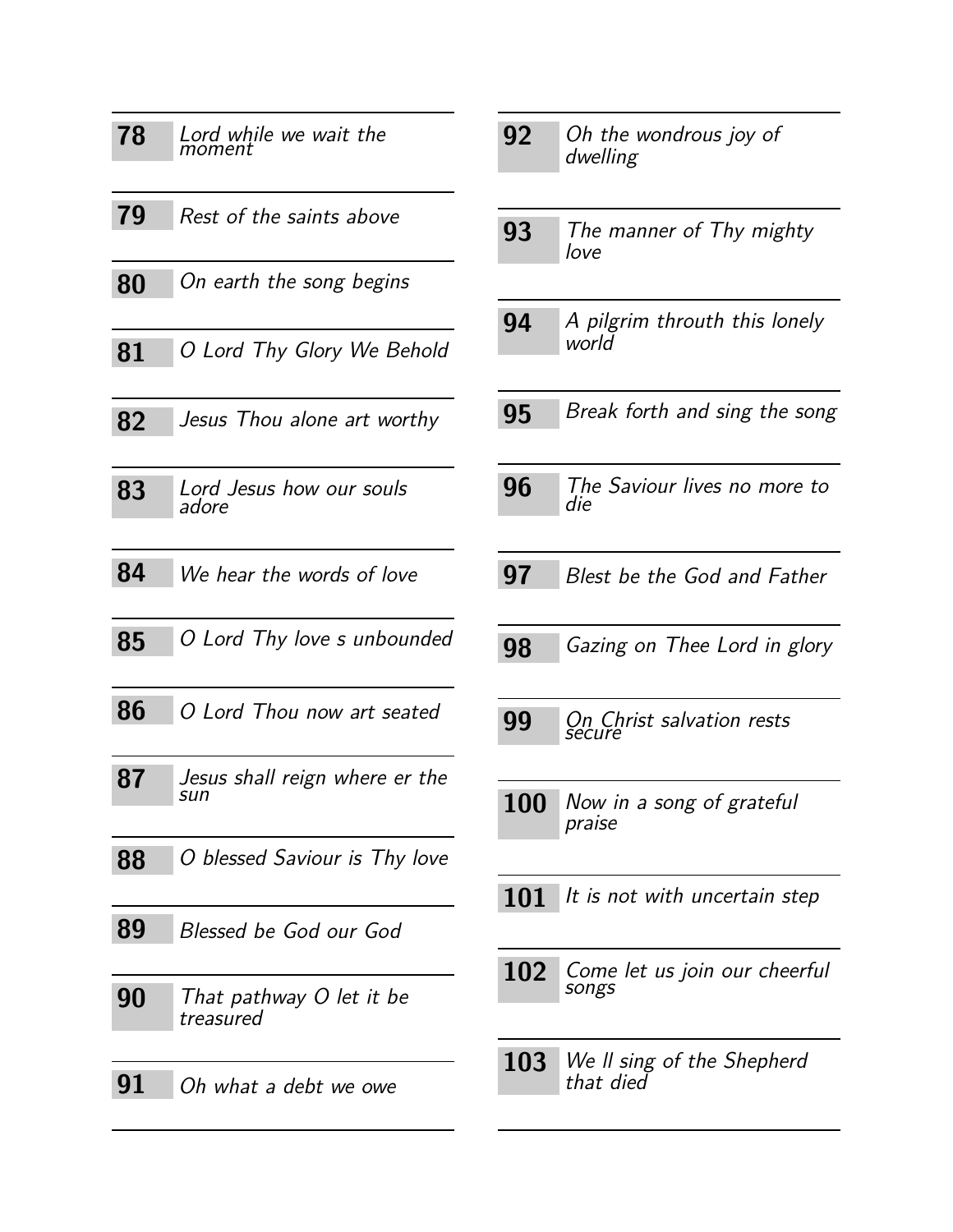<span id="page-8-20"></span><span id="page-8-18"></span><span id="page-8-14"></span><span id="page-8-13"></span><span id="page-8-7"></span><span id="page-8-0"></span>

| 104        | Abba Father thus we call<br>Thee              | 1            |
|------------|-----------------------------------------------|--------------|
|            | 105 Glory glory everlasting                   | $\mathbf{1}$ |
|            | $106$   O Jesus Lord tis joy to know          | 1            |
|            | $107$   O Lord tis joy to look above          | 1            |
| 108        | King of kings and Lord of<br>lords            | 1            |
| <b>109</b> | Jesus That name is Love                       | $\mathbf 1$  |
| 110        | O God Thou now hast<br>glorified              | 1            |
| 111        | By Thee O God Invited                         | $\mathbf{1}$ |
| 112        | Buried with Christ and raised<br>with Him too | $\mathbf{1}$ |
| 113        | Twas not for our great love to<br>Thee        | T            |
| 114        | The holiest we enter                          | 1            |
| <b>115</b> | Head of the Church Thy body                   |              |
| 116        | O Render thanks to God<br>above               | 1            |
|            |                                               |              |

<span id="page-8-15"></span>17 Not to ourselves we owe

- <span id="page-8-1"></span>**118** Awake each saint in joyful lays
- <span id="page-8-17"></span>19 O Head once full of bruises
- <span id="page-8-22"></span>**20** O Thou Who didst Thy glory leave
- <span id="page-8-8"></span>21 Glory unto Jesus be
- <span id="page-8-19"></span>22 O Lord the bright and blessed hope
- <span id="page-8-16"></span><span id="page-8-12"></span>**123** Jesus spotless Lamb of God
- <span id="page-8-10"></span><span id="page-8-5"></span>24 Jesus our Lord Thou Morning Star
- <span id="page-8-4"></span><span id="page-8-3"></span>25 Behold the Lamb with glory crowned
- <span id="page-8-25"></span><span id="page-8-11"></span>26 Jesus our Lord with joy we wait
- <span id="page-8-24"></span><span id="page-8-6"></span>**127** Come saints your grateful voices raise
- <span id="page-8-23"></span><span id="page-8-9"></span>28 See mercy mercy from on high
- <span id="page-8-21"></span><span id="page-8-2"></span>**129** Awake each soul awake each tongue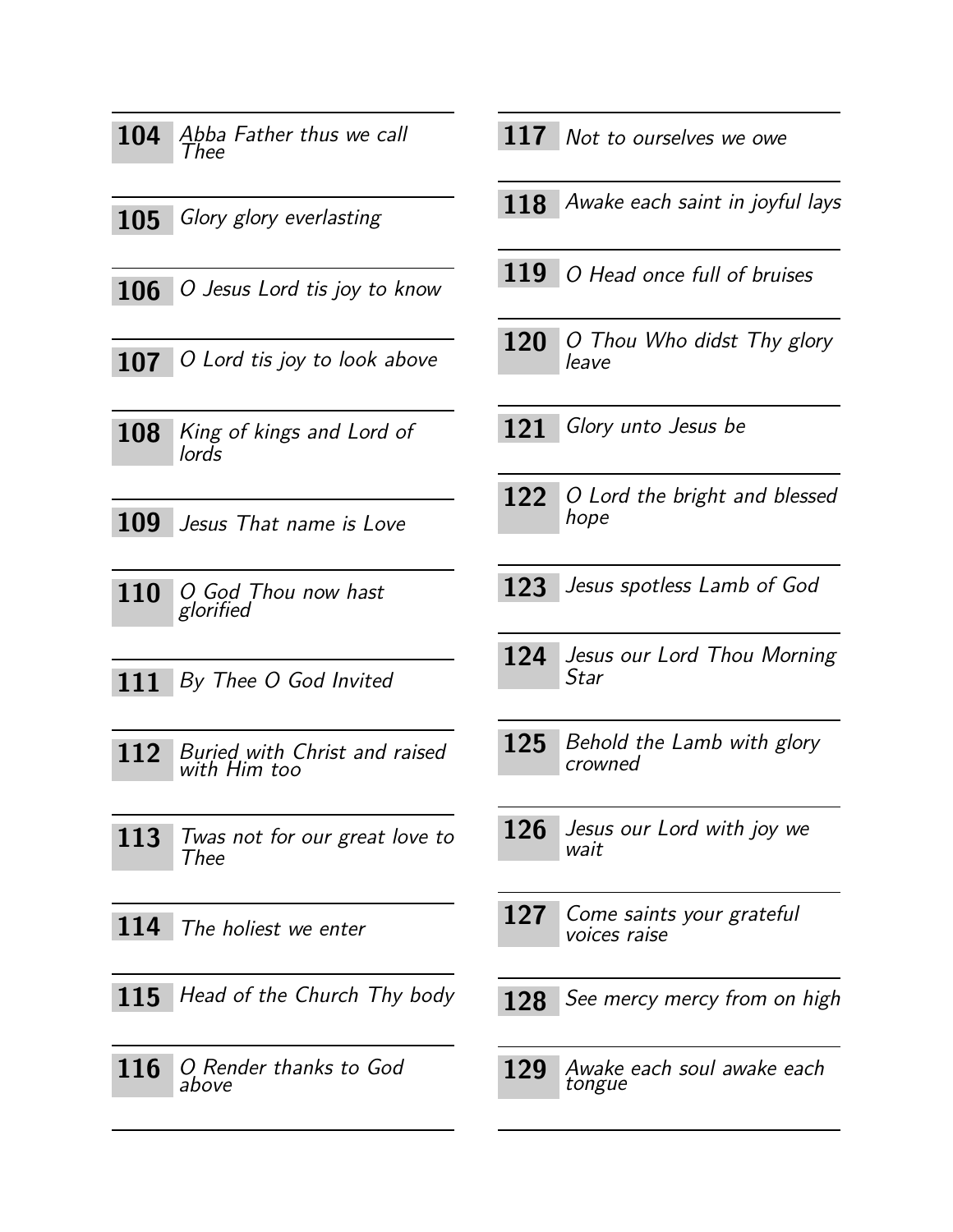<span id="page-9-27"></span><span id="page-9-17"></span><span id="page-9-13"></span><span id="page-9-9"></span><span id="page-9-8"></span><span id="page-9-5"></span>

| <b>130</b> | With Christ our theme begins               |
|------------|--------------------------------------------|
| 131        | Praise we to the Father give               |
| 132        | The person of the Christ                   |
| 133        | Let saints on earth their<br>anthems raise |
| 134        | Lord of glory we adore Thee                |
| 135        | Lord of glory we adore Thee                |
| 136        | The veil is rent                           |
| 137        | Jesus Lord we joy before Thee              |
| 138        | O Christ what burdens bowed<br>Thy head    |
| 139        | This world is a wilderness                 |
|            | 140 O Lord, our hearts are waiting         |
|            | 141 In deep eternal counsel                |
|            | 142 Glory to God on high                   |
|            | 143 King of glory set on high              |

- <span id="page-9-15"></span>144 Salvation oh the joyful sound
- <span id="page-9-16"></span>Saviour in love divine
- <span id="page-9-24"></span>We bless our Saviour's name
- <span id="page-9-23"></span>147 To Him that loved us gave **Himself**
- <span id="page-9-1"></span>148 Here around Thy table gathered
- <span id="page-9-6"></span>Lord Jesus we remember
- <span id="page-9-20"></span><span id="page-9-18"></span>150 Thou art the everlasting Word
- <span id="page-9-7"></span><span id="page-9-3"></span>151 Lord Jesus when we think of Thee
- <span id="page-9-22"></span><span id="page-9-10"></span>152 Thy name we love Lord Jesus
- <span id="page-9-26"></span><span id="page-9-19"></span>Whom have we Lord but Thee
- <span id="page-9-12"></span><span id="page-9-11"></span>Our Father we would worship
- <span id="page-9-25"></span><span id="page-9-2"></span>What was it blessed God
- <span id="page-9-14"></span><span id="page-9-0"></span>Praise ye the Lord again again
- <span id="page-9-21"></span><span id="page-9-4"></span>157 Thou brightness of God's glory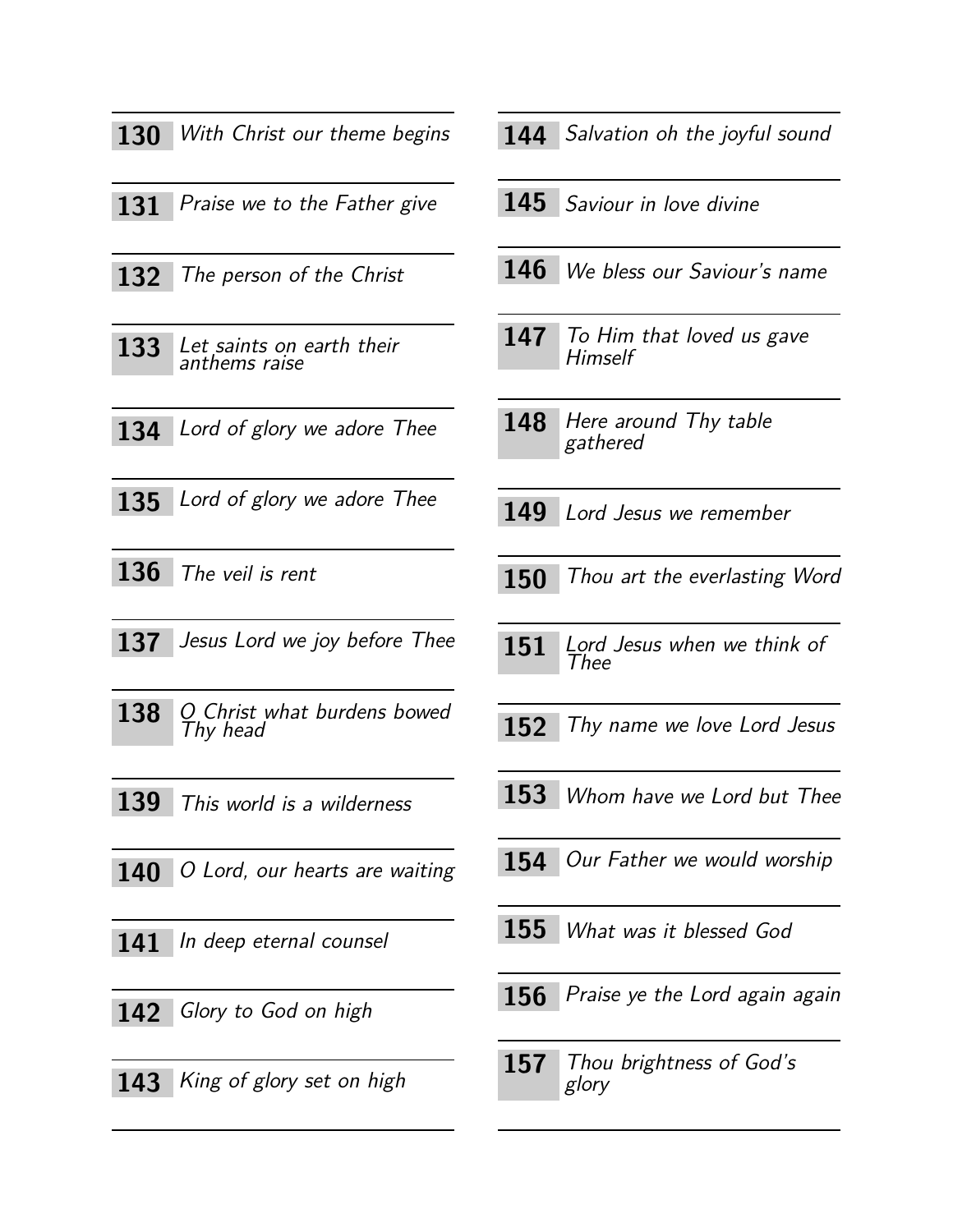<span id="page-10-24"></span><span id="page-10-23"></span><span id="page-10-22"></span><span id="page-10-21"></span><span id="page-10-20"></span><span id="page-10-19"></span><span id="page-10-18"></span><span id="page-10-17"></span><span id="page-10-16"></span><span id="page-10-15"></span><span id="page-10-14"></span><span id="page-10-13"></span><span id="page-10-12"></span><span id="page-10-11"></span><span id="page-10-10"></span><span id="page-10-9"></span><span id="page-10-8"></span><span id="page-10-7"></span><span id="page-10-6"></span><span id="page-10-5"></span><span id="page-10-4"></span><span id="page-10-3"></span><span id="page-10-2"></span><span id="page-10-1"></span><span id="page-10-0"></span>

| God our Father we adore<br>158<br>Thee                  | 170<br>Lo He comes from heaven<br>descending |
|---------------------------------------------------------|----------------------------------------------|
| 159<br>O God of grace whose saving<br>power             | 171<br>Thy suffering love Lord Jesus         |
| Oh bright and blessed hope<br><b>160</b>                | 172<br>O teach us more of Thy blest<br>ways  |
| 161 For ever with the Lord                              | 173<br>A little while                        |
| 162<br>What rich eternal burst of<br>praise             | 174<br>O patient spotless one                |
| <b>163</b><br>The Lord of life is risen                 | We sing the praise of Him<br>175<br>who died |
| 164<br>Lord we love to trace Thy<br>footprints          | Lord we shall see Thee as<br>176<br>Thou art |
| 165<br>Head of the church<br>triumphant                 | Though in a foreign land<br>177              |
| 166<br>Lord Thou hast drawn us<br><i>after Thee</i>     | 178<br>Our great High Priest is<br>sitting   |
| Thy love we own Lord Jesus<br>167                       | Brightness of the eternal glory<br>179       |
| The night is far spent and the<br>168<br>day is at hand | We are but strangers here<br><b>180</b>      |
|                                                         | Glory Lord is Thine for ever<br>181          |
| 169<br>There is rest for the weary<br>soul              | 182<br>O Lord how blest                      |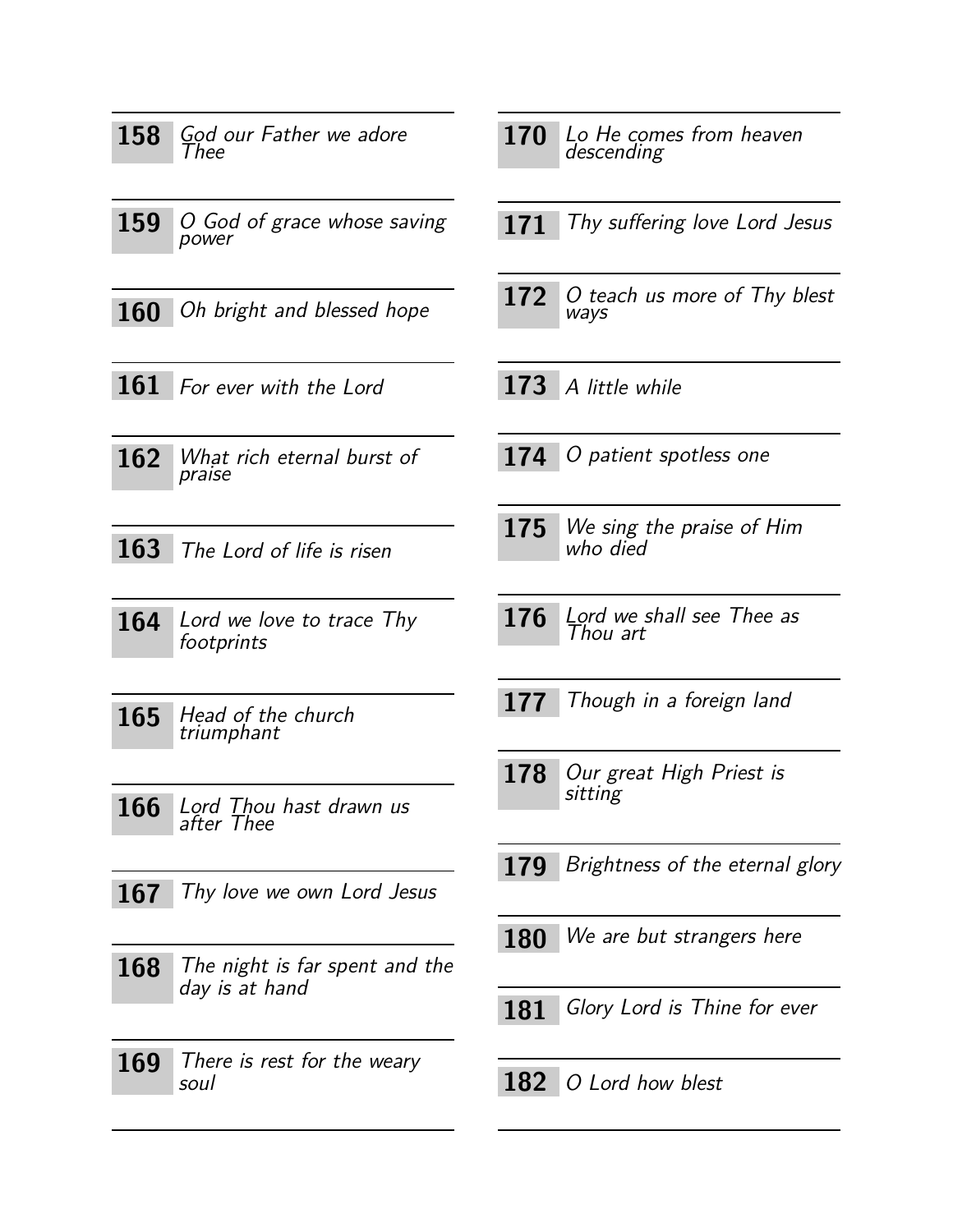<span id="page-11-23"></span><span id="page-11-22"></span><span id="page-11-18"></span><span id="page-11-17"></span><span id="page-11-16"></span><span id="page-11-14"></span><span id="page-11-13"></span><span id="page-11-12"></span><span id="page-11-10"></span><span id="page-11-7"></span><span id="page-11-4"></span><span id="page-11-2"></span><span id="page-11-1"></span><span id="page-11-0"></span>

| 183        | Saviour come Thy saints are<br>waiting | 196        | Come let us sing the<br>matchless worth     |
|------------|----------------------------------------|------------|---------------------------------------------|
| 184        | There is a Name we love to<br>hear     | 197        | $Q$ God what cords of love are<br>Thine     |
| 185        | We have a home above                   | 198        | Lord accept out feeble song                 |
| 186        | Sower divine send forth Thy<br>word    | 199        | Man of Sorrows what a name                  |
| 187        | O Jesus gracious Saviour               | <b>200</b> | <b>Father How Precious Unto</b><br>Thee     |
| 188        | Twas on that night of deepest<br>woe   | 201        | Thou holy One and true                      |
| 189        | O God of matchless grace               | <b>202</b> | What will it be to dwell above              |
| 190        | Break Thou the Bread of Life           | 203        | Lord Jesus Lamb of God                      |
| 191        | Abba Father oh what wonders            | 204        | Tis sweet to think of those at<br>rest      |
| 192        | Great Captain of salvation             | 205        | Thou God of grace our Father                |
| 193        | Jesus my Saviour Thou art<br>mine      | 206        | O Lord we know it matters<br>nought         |
| 194        | Lord and Saviour we<br>remember        | 207        | Now may the God of peace<br>and love        |
| <b>195</b> | Worthy of homage and of<br>praise      | 208        | In hope we lift our wishful<br>longing eyes |

<span id="page-11-25"></span><span id="page-11-24"></span><span id="page-11-21"></span><span id="page-11-20"></span><span id="page-11-19"></span><span id="page-11-15"></span><span id="page-11-11"></span><span id="page-11-9"></span><span id="page-11-8"></span><span id="page-11-6"></span><span id="page-11-5"></span><span id="page-11-3"></span> $\overline{\phantom{0}}$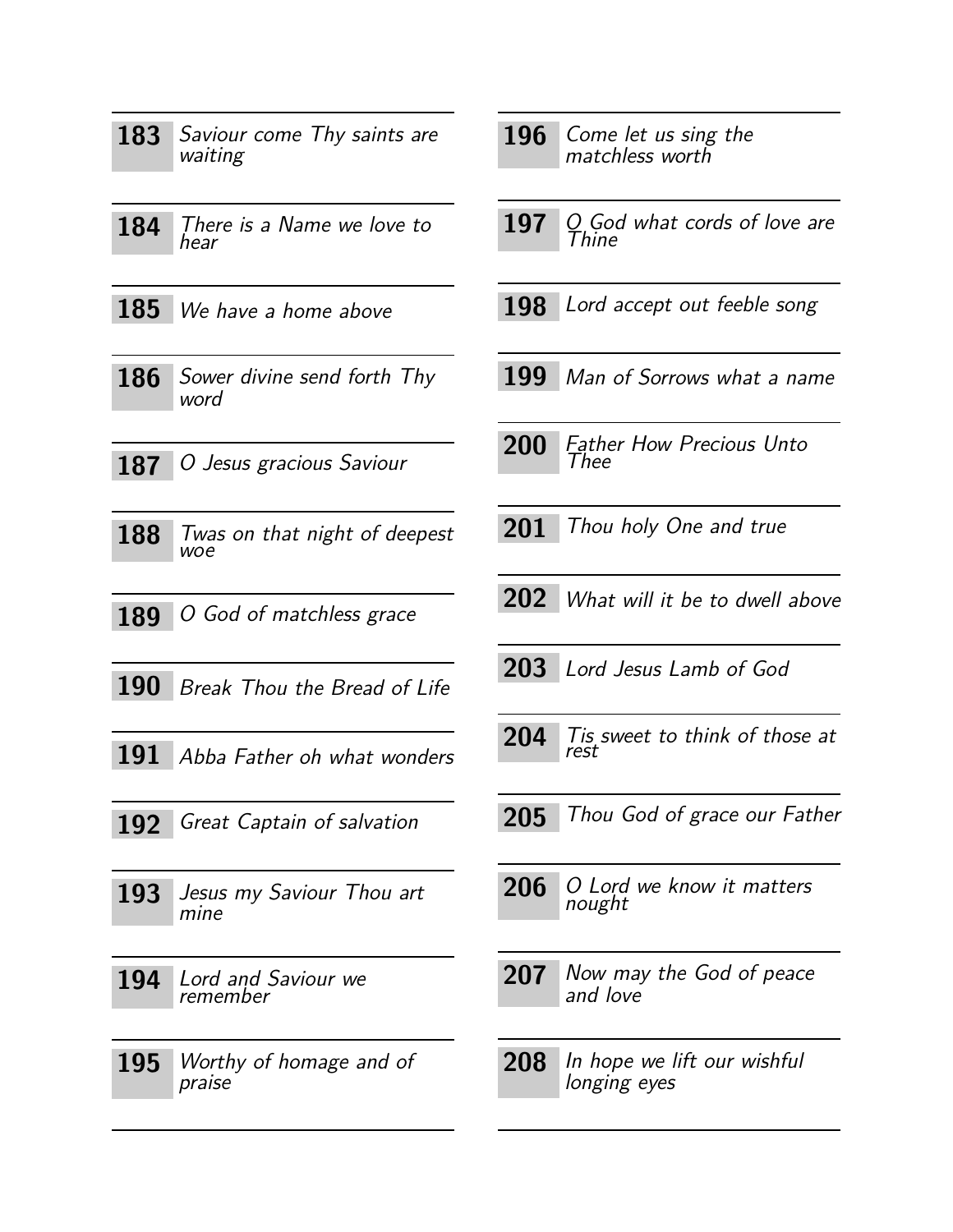<span id="page-12-21"></span><span id="page-12-20"></span><span id="page-12-18"></span><span id="page-12-13"></span><span id="page-12-5"></span><span id="page-12-1"></span>

| 209 | Our times are in Thy hand                          |
|-----|----------------------------------------------------|
|     | 210 One spirit with the Lord                       |
|     | 211 O Jesus Christ the Saviour                     |
| 212 | Called from above and<br>heavenly men by birth     |
| 213 | Our sins were laid on the<br>Saviours head         |
|     | 214 How blessed is our portion                     |
| 215 | Oh solemn hour that hour<br>alone                  |
| 216 | Lord we rejoice that Thou art<br>gone              |
| 217 | Soldiers of Christ arise and<br>put your armour on |
| 218 | Soon will the Master come<br>soon pass away        |
| 219 | Lord what is man Tis He who<br>died                |
| 220 | Our hearts are full of Christ<br>and long          |
| 221 | Happy they who trust in Jesus                      |

#### <span id="page-12-2"></span>222 Everlasting glory be

- <span id="page-12-11"></span>223 O God whose wondrous name is Love
- <span id="page-12-17"></span>224 Oh that we never might forget
- <span id="page-12-15"></span>225 Oh scenes of heavenly joy
- <span id="page-12-0"></span>226 And art Thou gracious Master gone
- <span id="page-12-8"></span>227 Lord even to death Thy love could go
- <span id="page-12-16"></span><span id="page-12-7"></span>228 Join all the glorious names
- <span id="page-12-12"></span><span id="page-12-9"></span>**229** O happy morn the Lord will come
- <span id="page-12-22"></span><span id="page-12-14"></span>**230** O Lord when we the path retrace
- <span id="page-12-24"></span><span id="page-12-23"></span>231 To Thee our God with joy we sing
- <span id="page-12-10"></span><span id="page-12-3"></span>232 Gathered to Thy Name Lord Jesus
- <span id="page-12-19"></span><span id="page-12-6"></span>233 Jesus Lord we come together
- <span id="page-12-25"></span><span id="page-12-4"></span>**234** We are not of the world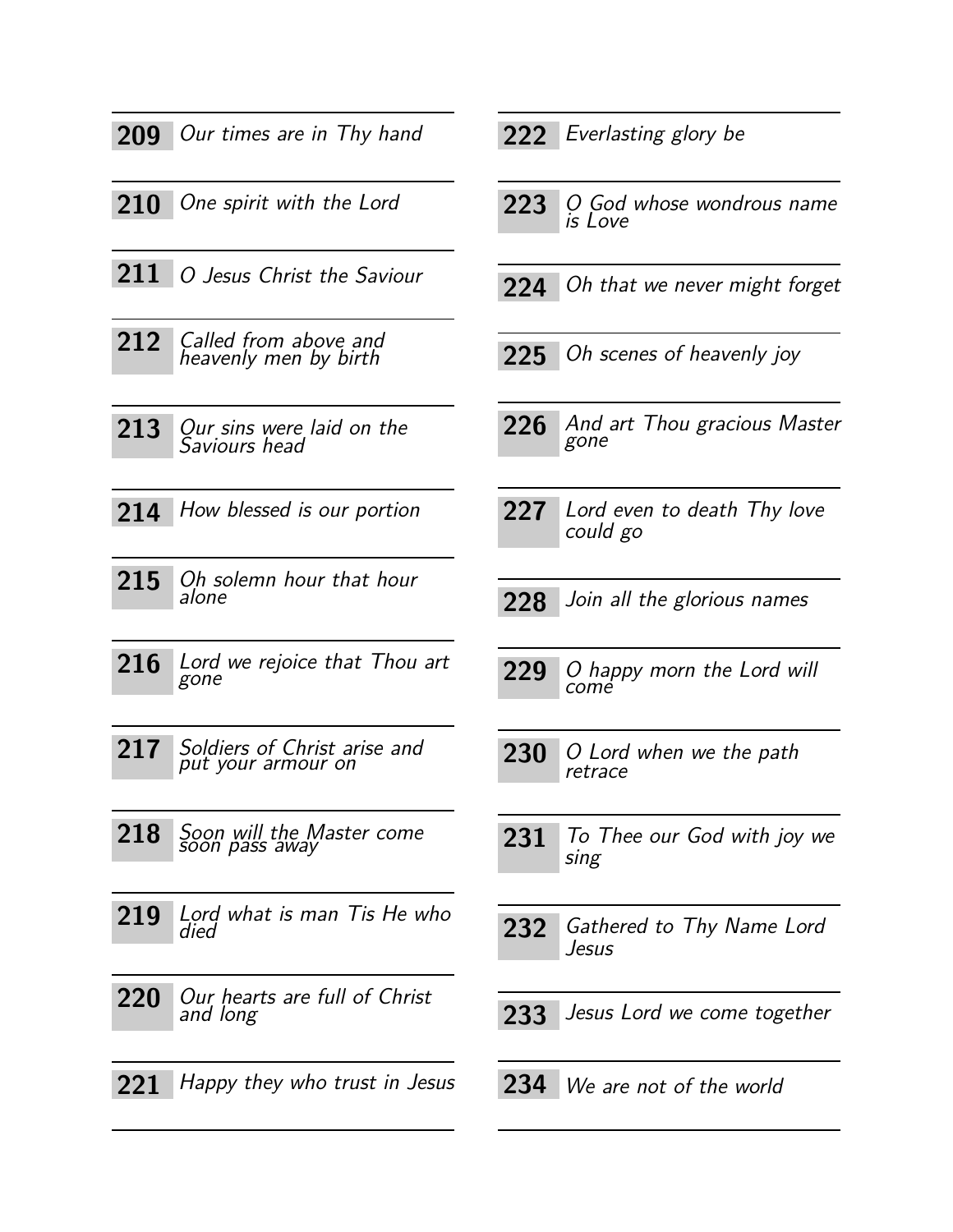<span id="page-13-24"></span><span id="page-13-23"></span><span id="page-13-22"></span><span id="page-13-21"></span><span id="page-13-20"></span><span id="page-13-19"></span><span id="page-13-18"></span><span id="page-13-17"></span><span id="page-13-16"></span><span id="page-13-15"></span><span id="page-13-14"></span><span id="page-13-13"></span><span id="page-13-12"></span><span id="page-13-11"></span><span id="page-13-10"></span><span id="page-13-9"></span><span id="page-13-8"></span><span id="page-13-7"></span><span id="page-13-6"></span><span id="page-13-5"></span><span id="page-13-4"></span><span id="page-13-3"></span><span id="page-13-2"></span><span id="page-13-1"></span><span id="page-13-0"></span>

| 235 | We Il praise Thee glorious              | 247 | And is it so we shall be like<br>Thy Son |
|-----|-----------------------------------------|-----|------------------------------------------|
|     | Lord                                    |     |                                          |
| 236 | O gracious Father God of love           | 248 | Thou Thou art worthy Lord                |
| 237 | Rejoice ye saints rejoice and<br>praise | 249 | O Lord in Thee believing                 |
| 238 | Our Shepherd is the Lord                | 250 | From various cares our hearts<br>retire  |
|     |                                         |     |                                          |
| 239 | Salvation s Captain                     | 251 | Lord Jesus Christ our Saviour<br>Thou    |
| 240 | May the Saviour s love and<br>merit     | 252 | Sweet the moments rich in<br>blessing    |
| 241 | Saviour through the desert<br>lead us   | 253 | Since Christ and we are one              |
| 242 | Sing aloud to God our<br>strength       | 254 | Death and judgment are<br>behind us      |
| 243 | O Lord we would delight in<br>Thee      | 255 | The Prince of life                       |
|     |                                         | 256 | Hail to the Lord s Anointed              |
| 244 | That bright and blessed morn<br>is near | 257 | Himself He could not save                |
| 245 | On that same night Lord<br>Jesus        | 258 | O Jesus Thou hast promised               |
| 246 | From every stormy wind that<br>blows    | 260 | <b>Father Oh what boundless</b><br>glory |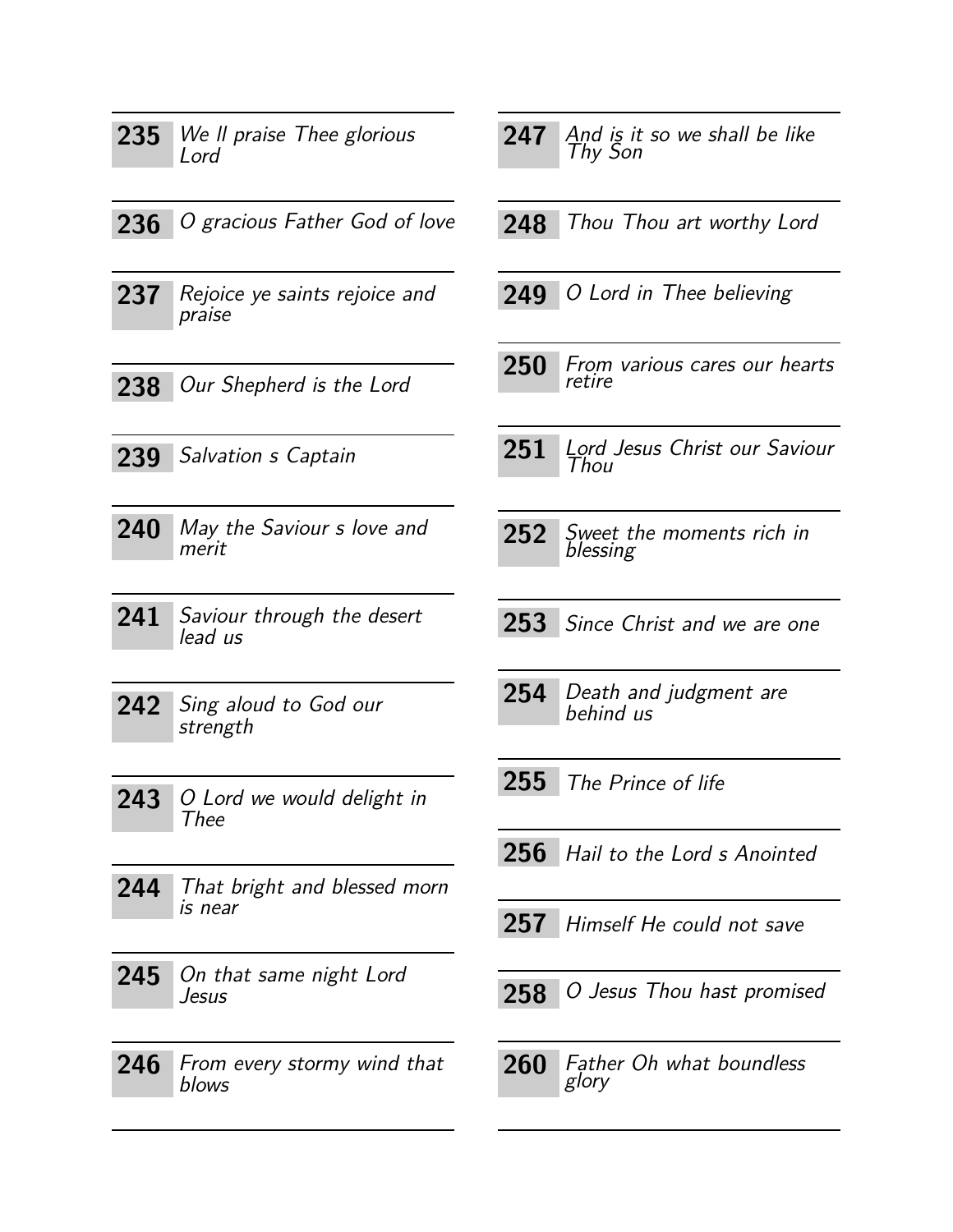<span id="page-14-25"></span><span id="page-14-24"></span><span id="page-14-23"></span><span id="page-14-22"></span><span id="page-14-21"></span><span id="page-14-20"></span><span id="page-14-19"></span><span id="page-14-18"></span><span id="page-14-17"></span><span id="page-14-16"></span><span id="page-14-15"></span><span id="page-14-14"></span><span id="page-14-13"></span><span id="page-14-12"></span><span id="page-14-11"></span><span id="page-14-10"></span><span id="page-14-9"></span><span id="page-14-8"></span><span id="page-14-7"></span><span id="page-14-6"></span><span id="page-14-5"></span><span id="page-14-4"></span><span id="page-14-3"></span><span id="page-14-2"></span><span id="page-14-1"></span><span id="page-14-0"></span>

| 261 | The Holy One who knew no<br>sin           | 277 | Christs glory fills eternity                     |
|-----|-------------------------------------------|-----|--------------------------------------------------|
| 263 | The night is now far spent                | 278 | Saviour we long to follow<br>Thee                |
| 266 | Christ the Lord will come<br>again        | 279 | Thou Lord Thyself the Bright<br>the Morning Star |
| 267 | All fullness resides in Jesus<br>our Head | 280 | O joyful day                                     |
| 268 | Holy Lord we think of Thee                | 281 | With joy we meditate the<br>grace                |
| 269 | We love to sing Thy praises               | 282 | Christian seek not yet repose                    |
| 270 | And shall we see Thy face                 | 283 | When I survey the wondrous<br><b>cross</b>       |
| 271 | O God through Christ we sing              | 284 | Thou hidden Source of calm<br>repose             |
| 272 | Revive Thy work O Lord                    |     |                                                  |
| 273 | O Lord how does Thy mercy<br>throw        | 285 | The Head that once was<br>crownd with thorns     |
|     |                                           | 286 | Stricken smitten and afflicted                   |
| 274 | O Lord Thy rich Thy<br>boundless love     | 287 | Father divine in grateful love                   |
| 275 | Our God is light                          | 288 | O Thou whose mercies far<br>exceed               |
| 276 | Guide us O Thou gracious<br>Saviour       | 289 | Be still my soul                                 |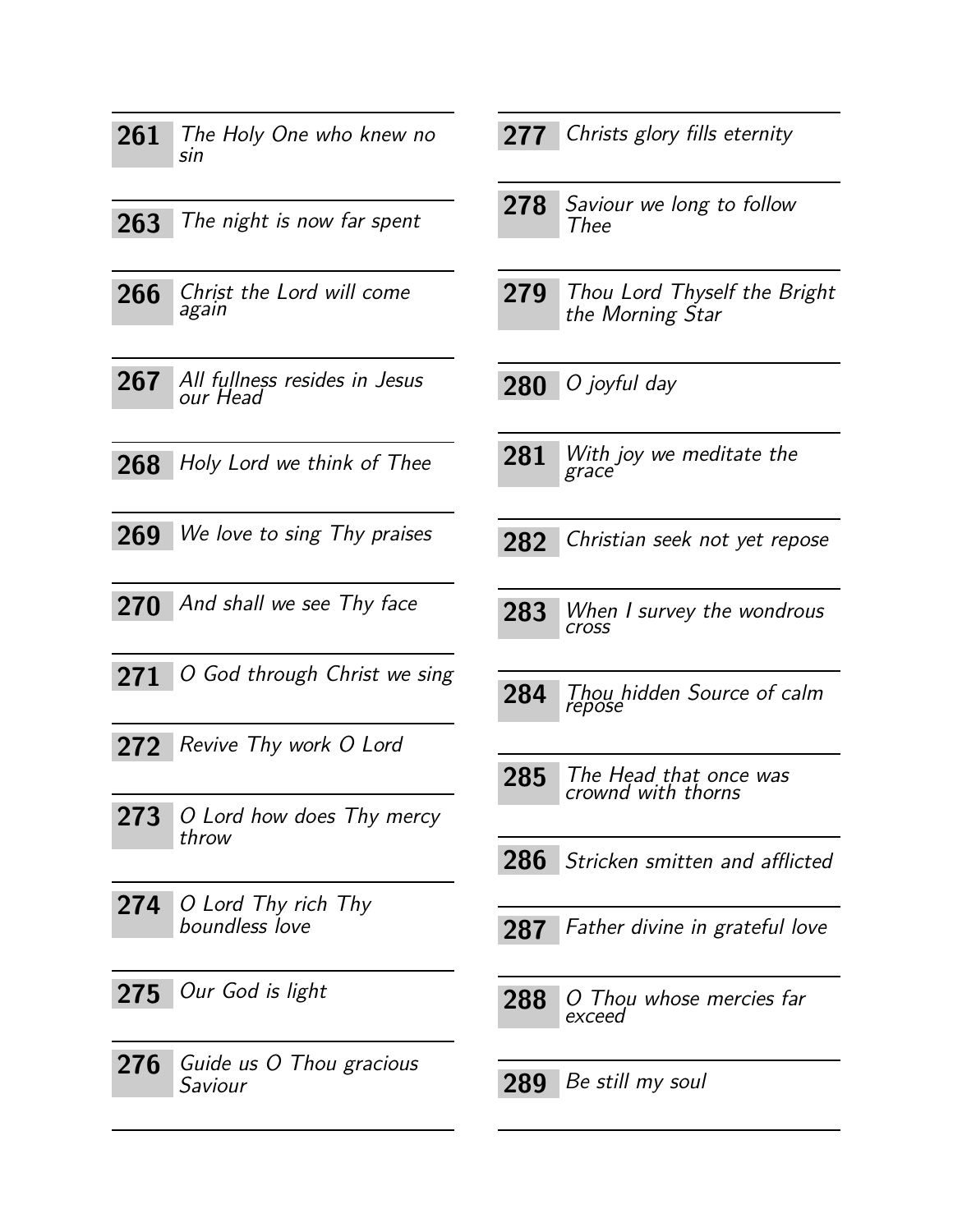<span id="page-15-25"></span><span id="page-15-24"></span><span id="page-15-23"></span><span id="page-15-22"></span><span id="page-15-21"></span><span id="page-15-20"></span><span id="page-15-19"></span><span id="page-15-18"></span><span id="page-15-17"></span><span id="page-15-16"></span><span id="page-15-15"></span><span id="page-15-14"></span><span id="page-15-13"></span><span id="page-15-12"></span><span id="page-15-11"></span><span id="page-15-10"></span><span id="page-15-9"></span><span id="page-15-8"></span><span id="page-15-7"></span><span id="page-15-6"></span><span id="page-15-5"></span><span id="page-15-4"></span><span id="page-15-3"></span><span id="page-15-2"></span><span id="page-15-1"></span><span id="page-15-0"></span>

| 290        | Why those fears                                   | 303        | When Israel by divine<br>command            |
|------------|---------------------------------------------------|------------|---------------------------------------------|
| 291        | O Saviour whom absent we<br>love                  | 304        | Soon the saints in glory<br>singing         |
| 292        | Hallelujah Christ hath<br>conquered               | 305        | Our God and Father unto<br>Thee             |
| 293        | Jesus calls us over the tumult                    | 306        | What a Friend we have in<br>Jesus           |
| 294        | O come Thou stricken Lamb<br>of God               | <b>307</b> | Poor and feeble though we be                |
| 295        | Holy Saviour we adore Thee                        | 308        | Hast thou heard Him                         |
| 296        | Love divine all praise excelling                  | 309        | Saviour before Thy face we<br>fall          |
| 297        | When all Thy mercies O my<br>God                  | 310        | Son of God in heaven we view<br>Thee        |
| 298        | To Thy name Lord Jesus<br>gathered                | 311        | Thee we praise our God and<br>Father        |
| 299        | The Lords my Shepherd III<br>not want             | 312        | Lead on Almighty Lord                       |
| 300        | <i>Ye servants of God your</i><br>Master proclaim | 313        | I ve found a Friend oh such a<br>Friend     |
| <b>301</b> | Our rest is in heaven                             | 314        | Lord to our souls Thy light is<br>ever pure |
| 302        | O blessed Lord what hast<br>Thou done             | 315        | Jesus life giving sound                     |
|            |                                                   |            |                                             |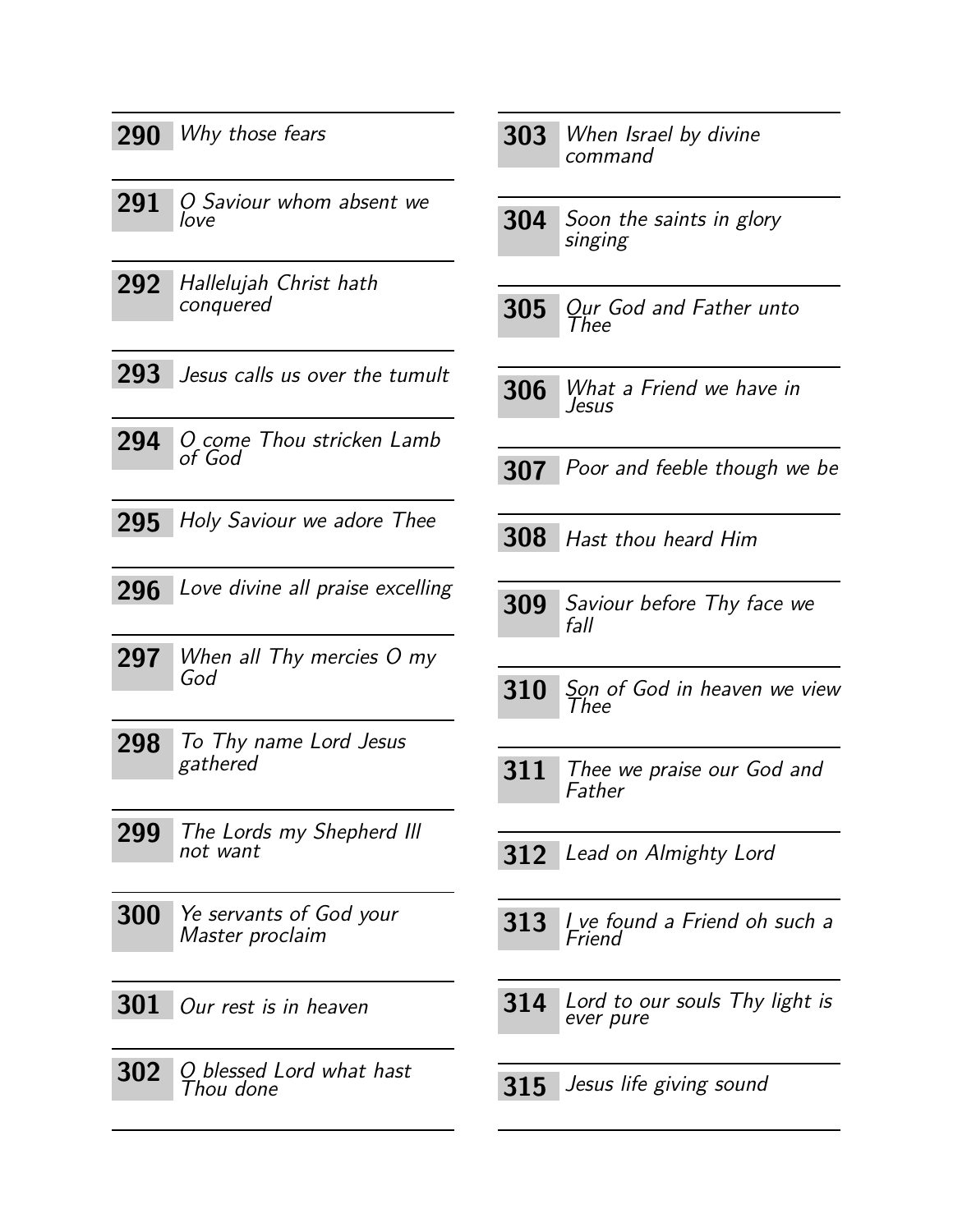<span id="page-16-25"></span><span id="page-16-24"></span><span id="page-16-23"></span><span id="page-16-22"></span><span id="page-16-21"></span><span id="page-16-20"></span><span id="page-16-19"></span><span id="page-16-18"></span><span id="page-16-17"></span><span id="page-16-16"></span><span id="page-16-15"></span><span id="page-16-14"></span><span id="page-16-13"></span><span id="page-16-12"></span><span id="page-16-11"></span><span id="page-16-10"></span><span id="page-16-9"></span><span id="page-16-8"></span><span id="page-16-7"></span><span id="page-16-6"></span><span id="page-16-5"></span><span id="page-16-4"></span><span id="page-16-3"></span><span id="page-16-2"></span><span id="page-16-1"></span><span id="page-16-0"></span>

| 316 | We are by Christ redeemed                 | 329 | We thank Thee Lord for<br>weary days           |
|-----|-------------------------------------------|-----|------------------------------------------------|
| 317 | How pleasant is the sound of<br>praise    | 331 | <b>Father Thy sovereign love has</b><br>sought |
| 318 | O Lamb of God still keep us               | 332 | We rest on Thee                                |
| 319 | Our sins were borne by Jesus              | 334 | Through the love of God our<br>Saviour         |
| 320 | Farewell to this world s<br>fleeting joys | 335 | Lord Jesus gladly do our lips<br>express       |
| 321 | Behold the Lamb whose<br>precious blood   | 336 | Behold what wondrous love<br>and grace         |
| 322 | There is a stream of precious<br>blood    | 337 | O God of grace our Father                      |
| 323 | The Lord Himself shal come                | 338 | Though deep O Lord our<br>sorrow               |
| 324 | Lord Jesus come                           | 339 | Lord dismiss us hence with<br>gladness         |
| 325 | We wait for Thee O Son of<br>God          | 340 | Father we commend our<br>spirits               |
| 326 | As debtors to mercy alone                 | 341 | O gracious God Thy pleasure                    |
| 327 | Lord Jesus are we one with<br>I hee       | 342 | O God our hearts are lifted                    |
| 328 | O-Jesus-Lord-we-love-Thee                 | 343 | O Lord Thy loves unbounded                     |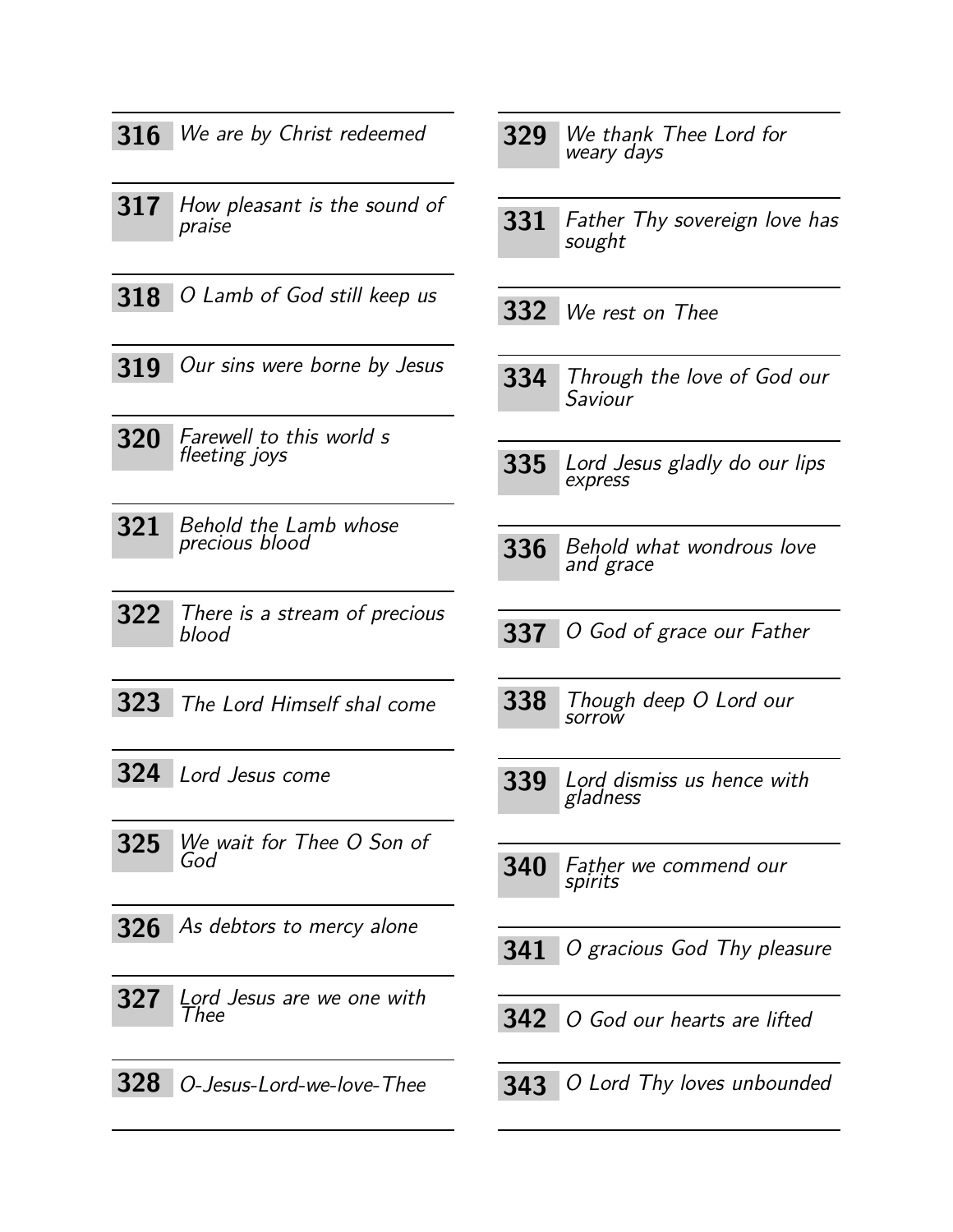<span id="page-17-22"></span><span id="page-17-19"></span><span id="page-17-17"></span><span id="page-17-16"></span><span id="page-17-11"></span><span id="page-17-6"></span><span id="page-17-5"></span><span id="page-17-1"></span>

| 344 | Not I but Christ be honoured<br>loved exalted  | 357 | Thou .<br>Jesus   |
|-----|------------------------------------------------|-----|-------------------|
| 345 | A shameful death He dies                       | 358 | O Goa<br>measu.   |
| 346 | Lord of the worlds above                       | 359 | No act<br>atone   |
| 347 | Gracious Lord my heart is<br>fixed             | 364 | Have I            |
| 348 | <b>Blest Lord Thou spakest</b>                 | 366 | <i>I</i> hearc    |
| 349 | My soul repeat His praise                      | 369 | Precio<br>Jesus   |
| 350 | O teach us Lord Thy<br>searchless love to know | 371 | Look y<br>gloriou |
| 351 | Bride of the Lamb awake<br>awake               | 372 | Saved             |
| 352 | From the palace of His glory                   | 374 | Go lab            |
| 353 | Great God of wonders all Thy<br>ways           | 389 | Now le            |
| 354 | Come Thou fount of every<br>blessing           | 403 | Alas ai           |
| 355 | Come ye that love the Lord                     | 405 | Beholc<br>bore    |
| 356 | A Holy Father s constant care                  | 406 | Blest I           |

<span id="page-17-25"></span><span id="page-17-23"></span><span id="page-17-21"></span><span id="page-17-18"></span><span id="page-17-14"></span><span id="page-17-13"></span>

| 357 | Thou hast stood here Lord<br><i>Jesus</i> |
|-----|-------------------------------------------|
| 358 | O God of love how<br>measureless          |
| 359 | No act of power could ever<br>atone       |
| 364 | Have I an object Lord below               |
| 366 | I heard the voice of Jesus say            |
| 369 | Precious precious blood of<br>Jesus       |
| 371 | Look ye saints the sight is<br>glorious   |
| 372 | Saved for glory                           |
| 374 | Go labour on                              |
|     | 389 Now let our hearts unite              |
|     | 403 Alas and did my Saviour bleed         |
| 405 | Behold the Lamb tis He who<br>bore        |

<span id="page-17-24"></span><span id="page-17-20"></span><span id="page-17-15"></span><span id="page-17-12"></span><span id="page-17-10"></span><span id="page-17-9"></span><span id="page-17-8"></span><span id="page-17-7"></span><span id="page-17-4"></span><span id="page-17-3"></span><span id="page-17-2"></span><span id="page-17-0"></span>Father Infinite In Grace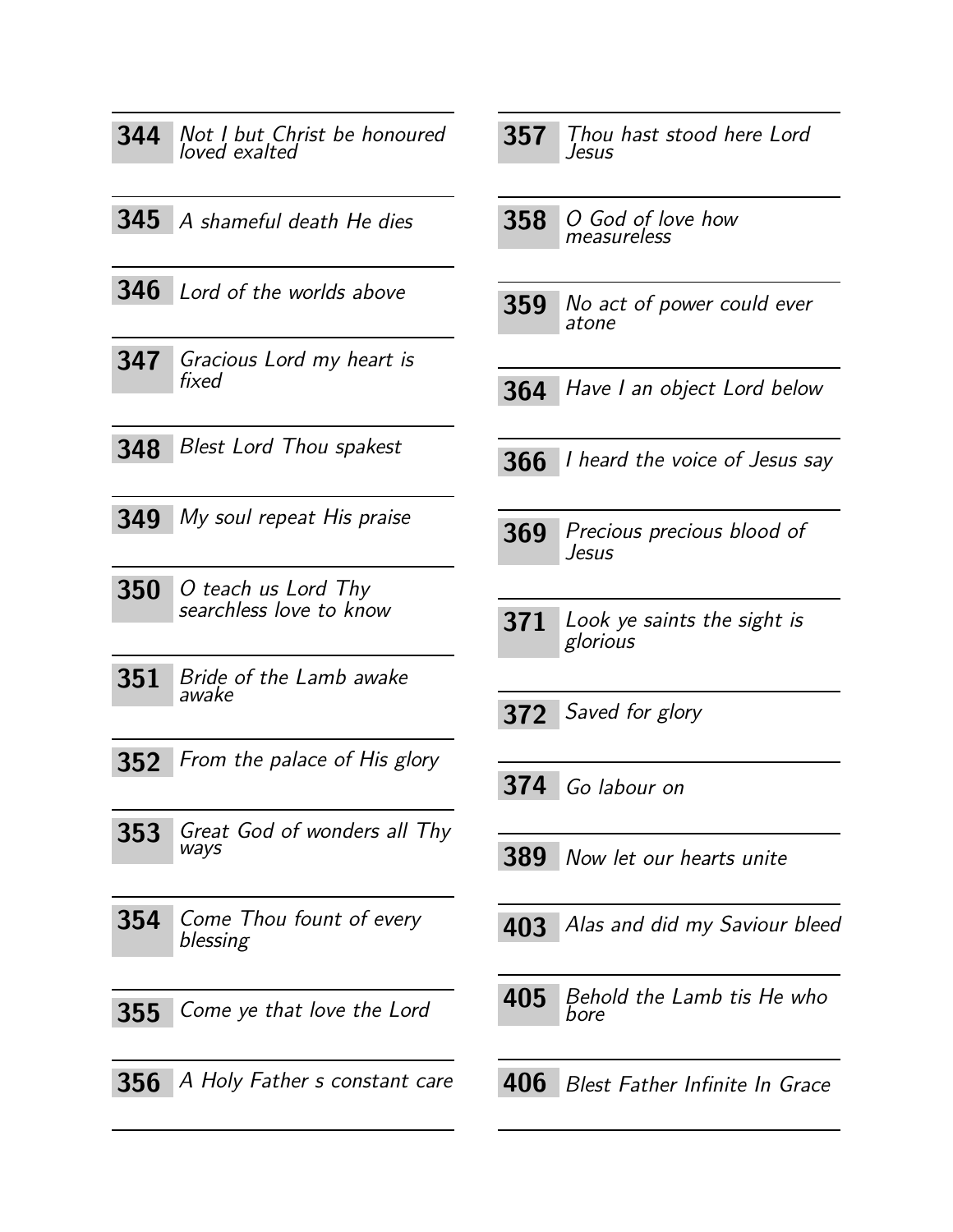<span id="page-18-25"></span><span id="page-18-24"></span><span id="page-18-23"></span><span id="page-18-22"></span><span id="page-18-21"></span><span id="page-18-20"></span><span id="page-18-18"></span><span id="page-18-16"></span><span id="page-18-9"></span><span id="page-18-3"></span><span id="page-18-2"></span><span id="page-18-1"></span><span id="page-18-0"></span>

| 407 | We worship at Thy holy feet                    |
|-----|------------------------------------------------|
| 411 | Rest my soul the work is done                  |
|     | 412 Rock of ages cleft for me                  |
| 414 | Jesus the very thought of<br>Thee              |
| 417 | Father of lights whose will<br>divine          |
| 420 | Gladly let us join to sing                     |
| 422 | God and Father we adore<br>Thee                |
| 425 | Though troubles assail and<br>dangers affright |
| 430 | To wait for that appointed<br>day              |
|     | 431 We Praise Thee Lord                        |
|     | 432 And did the Holy and the Just              |
| 433 | We sing of the realms of the<br>blest          |
| 434 | We re pilgrims in the<br>wilderness            |

<span id="page-18-19"></span><span id="page-18-17"></span><span id="page-18-15"></span><span id="page-18-14"></span><span id="page-18-13"></span><span id="page-18-12"></span><span id="page-18-11"></span><span id="page-18-10"></span><span id="page-18-8"></span><span id="page-18-7"></span><span id="page-18-6"></span><span id="page-18-5"></span><span id="page-18-4"></span>

| 436 | God and Father we adore<br>Thee               |
|-----|-----------------------------------------------|
| 437 | God moves in a misterious<br>way              |
| 438 | How wonderful that Thou the<br>Son hast come  |
| 445 | Jesus Lord Almighty Saviour                   |
| 446 | Jesus our Lord with what joy<br>we adore Thee |
| 447 | Light of the lonely pilgrim s<br>heart        |
| 452 | Lord Jesus homeless Stranger                  |
| 455 | Lord we can see by faith in<br>Thee           |
| 463 | O gracious Shepherd bind us                   |
|     | 471 Once more around Thy table<br>Lord        |
|     | 476 Praise the Saviour ye who<br>know Him     |
| 477 | Risen Christ our souls adore<br>Thee          |
|     | 485 Thou art the First Lord Jesus             |